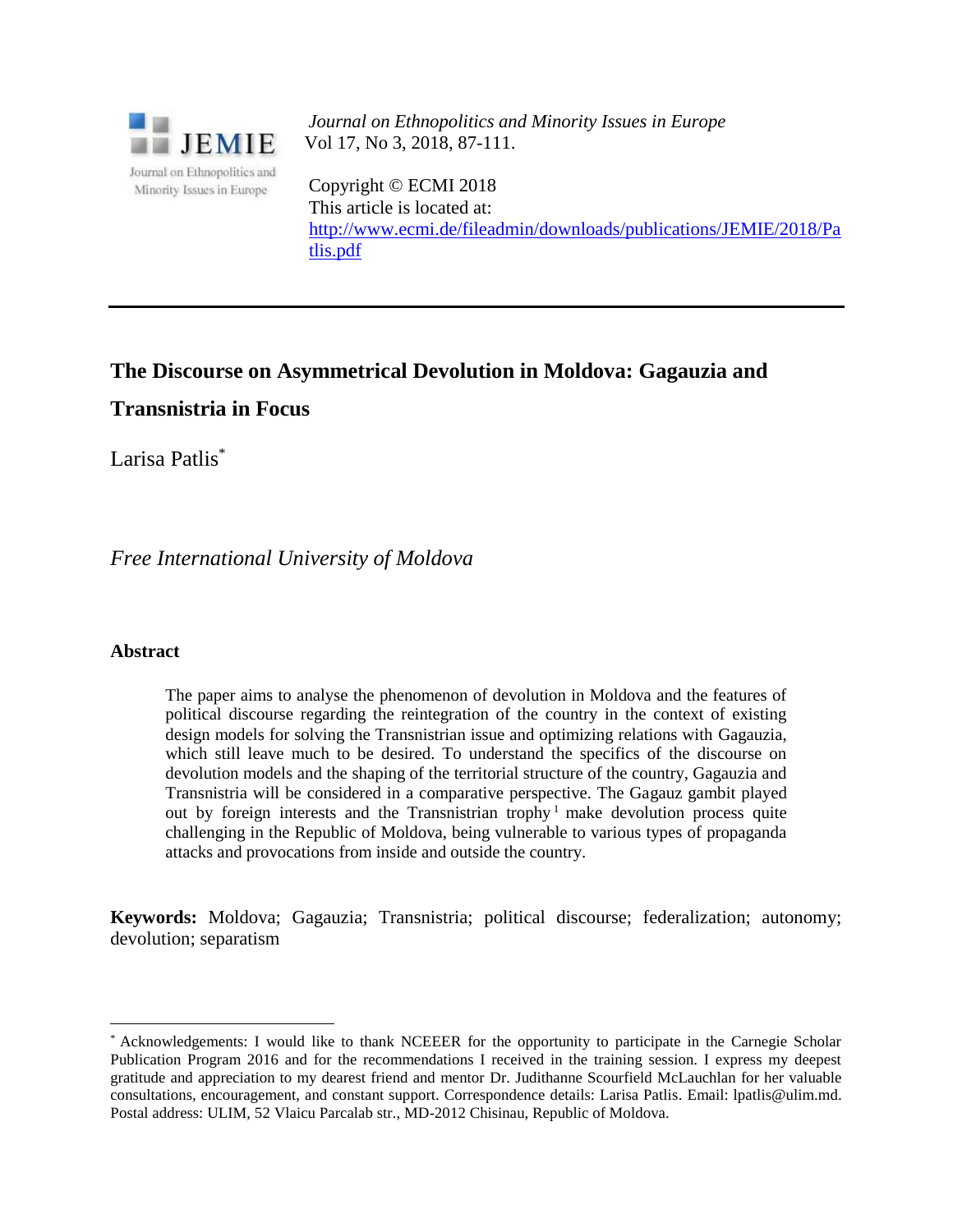#### 'Devolution is a process, not an event.'

## Ronald Davies (1999: 15)

The processes of decentralization in contemporary unitary states represent a pervasive phenomenon. Their development means a retreat from the strictly unitary state model, since it does not take into account regional interests. A special status is granted to regions that are different from the main territory of the country along ethnic characteristics, due to historical background or because of geographical isolation. The devolution trend is very popular in European unitary states, where the depth and the elements of asymmetry are very different. An example is Gagauz Yeri in Moldova, which is considered to be a successful case in the resolution of ethno-political conflicts in the post-Soviet space. However, there is an unresolved political conflict in Moldova with the separatist region of Transnistria, opening up new challenges for devolution.

At the dawn of its independence, the Republic of Moldova embarked on a search for the magic formula that could guarantee the territorial integrity of the state while solving the problems with the breakaway regions. Continuous disputes over the territorial structure of the Republic of Moldova were very important for Gagauzia, as well as for the so-called Pridnestrovian Moldovan Republic or Transnistria. The issue over the status of two regions affected the political, historical, economic, social, and even international relations in the Republic of Moldova. The interest for studying this case is determined by the fact that geographically and culturally the Republic of Moldova is located in the area of confrontation between Russian and European discourses, which puts its population in a serious geopolitical dilemma. The question of devolution in Moldova creates a complex and multi-layered discourse unfolding between the main political forces, which has an impact on the mood of the society and forms a certain trajectory in relation to the development of the process. The complexity in studying this case is the fact that throughout its existence the Republic of Moldova has turned into a vehicle to satisfy the personal and group vested interests of several hundred people who succeed regularly in governance and obtain their dividends, promoting and/or contrasting particular decentralization models.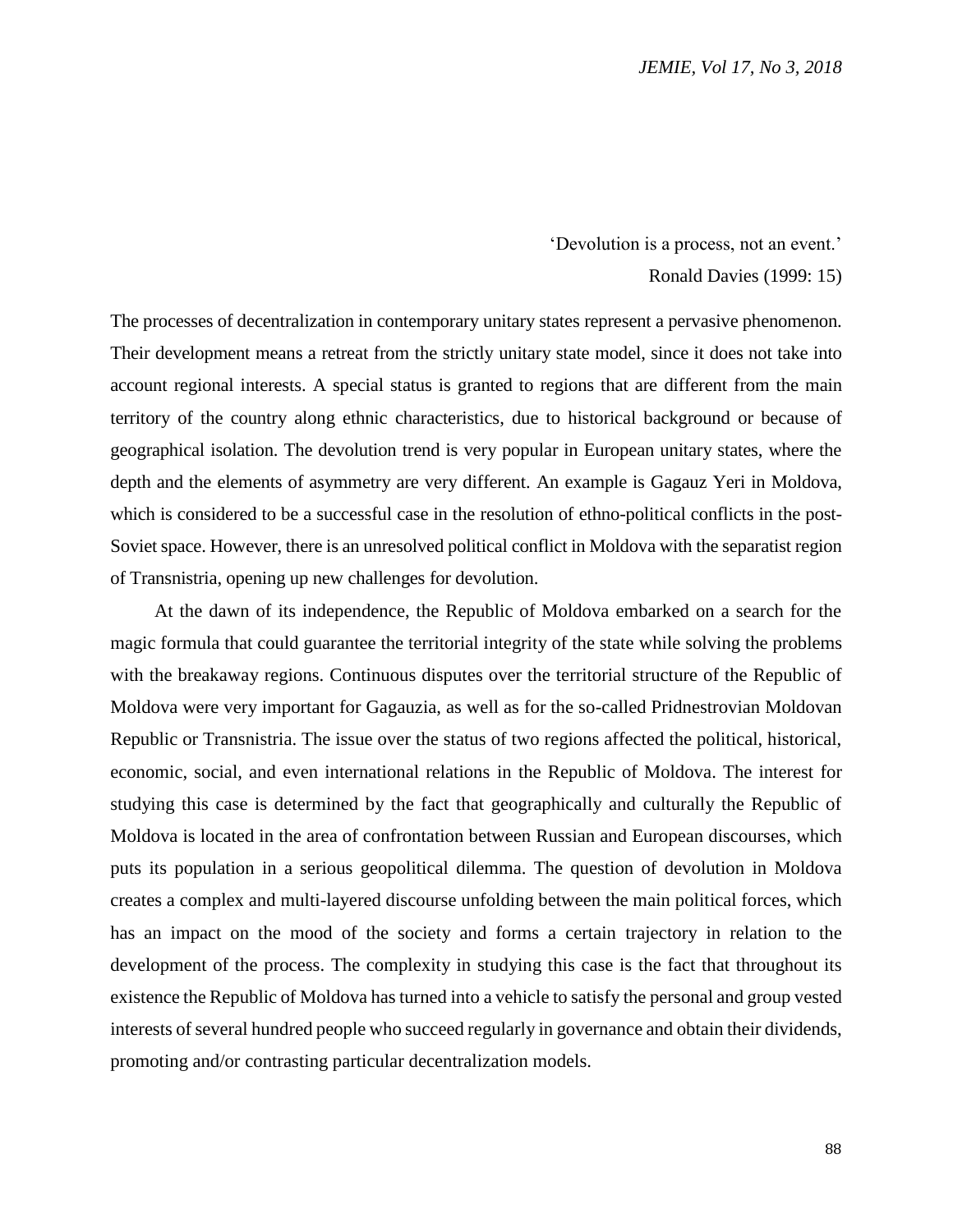What type of co-existence will best meet the interests of the population of Transnistria, Gagauzia, and other regions of Moldova: confederation, federation, or a unitary state granting broad powers of autonomy to devolved regions? Under the prevailing circumstances, the answer to this question is likely to be found in the context of the political conjuncture, rather than scientific evidence; nevertheless, it is necessary to examine the discourse amid the search for an answer to the question of reintegration of the state and the vector of its future development. Drawing on the most important conceptual foundations on devolution, the author analyses the situation in Moldova, comparing the capabilities and aspirations of the Gagauz Autonomy and the separatist region of Transnistria, in the context of political discourse, especially during 2016 election campaigns. <sup>2</sup> To this end, qualitative comparative approach is used to obtain a picture of political discourse on devolution from theoretical framing through various perceptions of devolution in Moldovan context based on a study of relevant literature and documentation, which included reviewing various pieces of Moldovan legislation, policies, and other documents, as well as complex media analysis.

## **1. Theoretical background**

Given the complexity of the devolution process and the ambiguity of its interpretation in the political discourse shaped in the Republic of Moldova, and due to the speculations regarding the projects of federalization of the state, it is necessary to consider the theoretical basis for clarifying the subject of the study.

In the legal literature the notion of 'devolution' is traditionally used to refer to 'the transfer or transition from one person to another of a right, liability, title, estate, or office. Transference of property from one person to another' (Black, 1990: 453). In the political context, devolution means 'the process of transferring power from central government to a lower or regional level' (Robertson, 2002: 144). Specifying the concept of devolution, Vernon Bogdanor (2001: 2) points to the three elements that make up the process: 'the transfer to a subordinate elected body, on a geographical basis, of functions at present exercised by ministers and Parliament'. The developments preceding the referendum in Scotland in 2014 boosted 'further devolution' options while rethinking devolutionary measures and introducing the concept of the 'devolution max,' which would be tantamount to 'independence lite' – almost complete independence without secession. Swirling around full fiscal autonomy, the debate on the notion of the 'devolution max'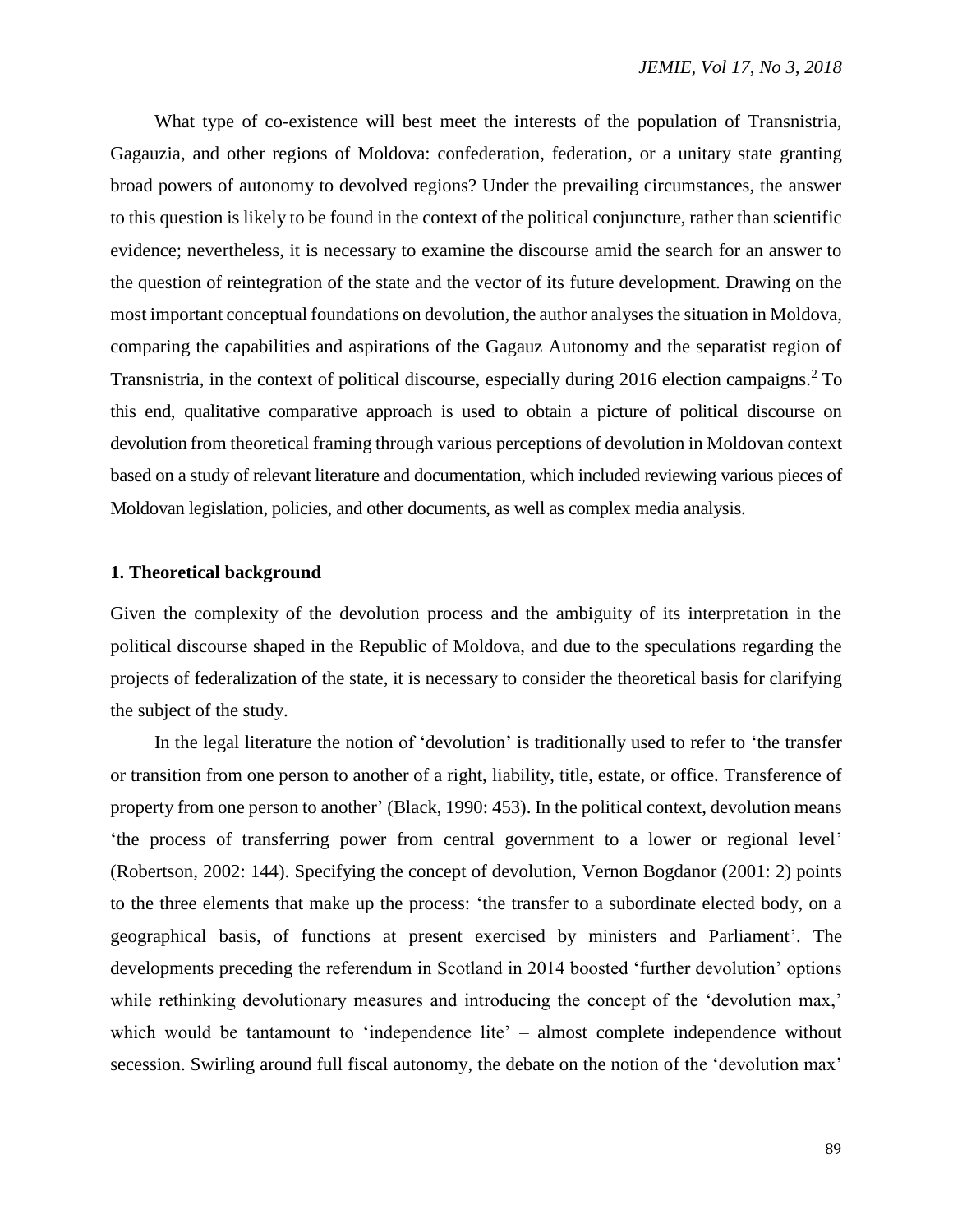narrowed to the 'full devolution of all powers with the exception of defence and foreign affairs' (Buchanan, 2012).

In fact, it is not easy to give an unambiguous definition of devolution as the term is used loosely in political science and in the administrative and legal practice on a par with the concept of decentralization. The concept of devolution is just making its way into the lexicon of politicians and academics of the Republic of Moldova and only few experts in the field of local public administration use the term occasionally and in particular to characterize the features of regionalization in the UK. Characterizing the process of power transfer to regions, the political elites and academic community of the Republic of Moldova use the term 'decentralization,' which is a rather broad term and requires greater concretization.

Decentralization is a common important feature that makes it sometimes difficult to distinguish federalism from devolution. V. Bogdanor (2001: 3) very clearly defines the difference, noting that 'devolution is to be distinguished from federalism, which would divide, not devolve, supreme power between Westminster and various regional or provincial parliaments'. The same view is shared by Andrew Heywood (2007: 173): 'devolution differs from federalism in that devolved bodies have no share in sovereignty'. Comparing devolution and federalism through the example of the UK and the US, Sandra Day O'Connor (2001: 502) states in her report that: 'Federalism represents a true division of power, whereas devolution is simply a delegation.' Devolution denotes namely the *transfer* of certain powers from the higher to the subordinate institutions, and it marks the maximum limit of decentralization a unitary state may reach up to, without turning into a federation.

As a rule, devolution acquires asymmetrical forms depending on the specific needs of selfrule in each individual region. Taking into consideration significant differences in the development of Moldovan regions requiring devolution measures, it is necessary to further explore the essence of 'asymmetrical devolution'. Asymmetry assumes the existence of status and other political differences between regions in the state, as well as differences, conditioned by ethno-cultural, socio-economic, natural, and geographical factors. Additionally, asymmetry can be observed in the process of power-sharing itself: some regions follow the path of devolution from the centre to the periphery and are thus parts of the state, under its jurisdiction; others follow the integrative way of devolution, when the process involves the resolution of an existing territorial conflict and reintegration of the state offering broad powers to separatist regions in return. In case significant progress is made following the integrative path of devolution, it could be transformed into centre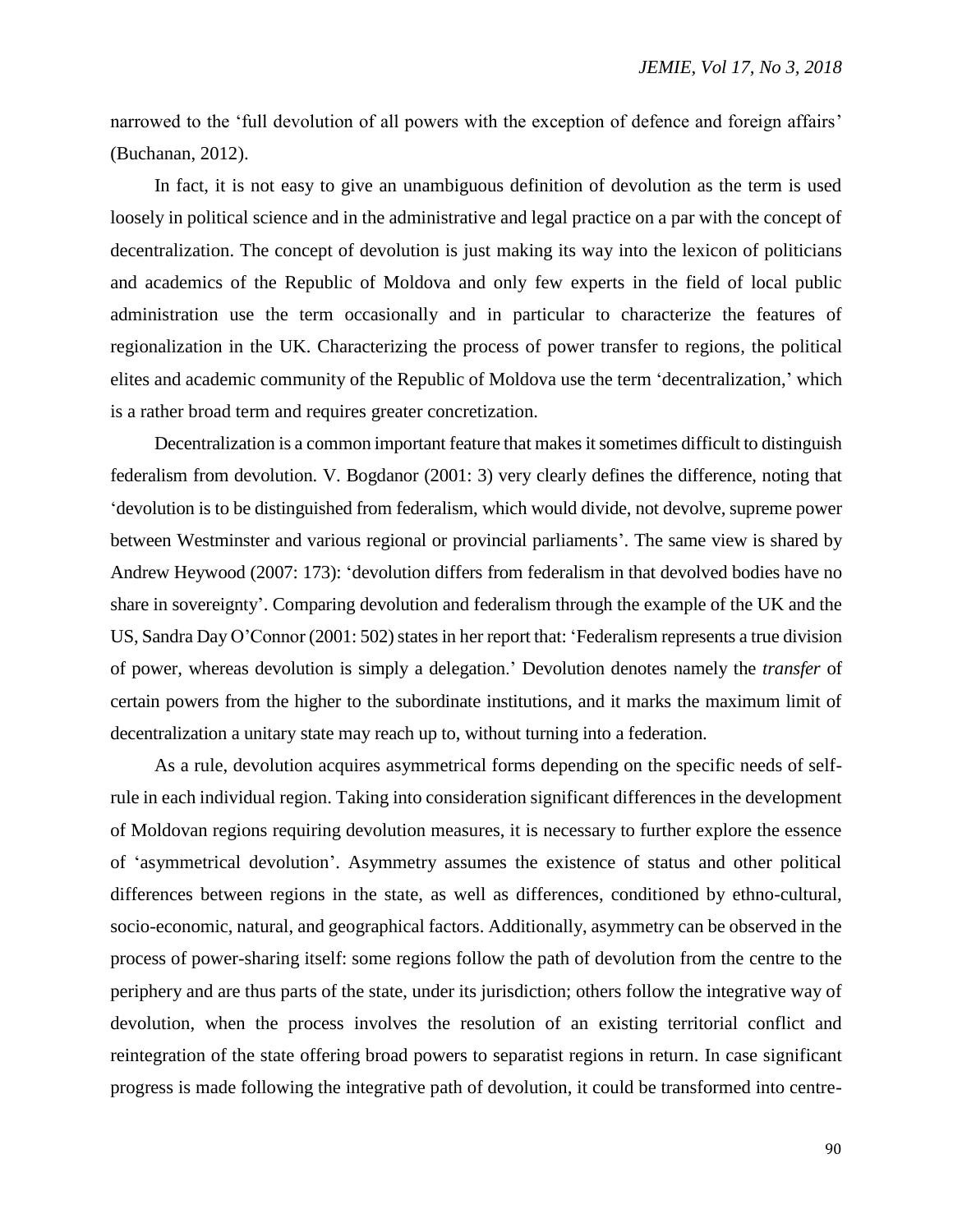periphery devolution. (Or the failure of centre-periphery devolution could lead to separatism and resorting to integrative devolution will be needed to avoid secession).

The other issue is regional preferences and regional economic and financial capacity, which often do not coincide. Levels of economic development and respective income levels are different; as concerns economic profile, it is an example of regions-donors and recipients. Ray Hudson (2005: 623) argues that: 'The success of some regions in "winning" may be directly related to the failure of others in "losing".' The uneven economic development increases disparities between different regions: rich regions tend to get free of the poor in the hope of an independent prosperity and the poor believe that the cutting loose will make them rich. Also, devolution of power in one region could be perceived as discrimination against others, which, in turn, may entail a chain reaction possibly falling into uncontrolled escalation. While studying negative aspects of possible deepening scenarios of the devolution process, it is necessary to consider the concept of "creeping devolution," which, in the author's opinion, is an irreversible process of power transfer, when it is no longer possible to find the best solution within the unitary state. At best, federalization follows or, at worst, in case of a serious separatist movements in devolved regions, it leads to state fragmentation.

Secession sentiments are fuelled with a tough position of the central authorities on the issues of implementation of self-rule in the regions that only reinforces the threat of separatism. Steven C. Roach (2007: 450-451) hypothesizes on the possibility 'to justify secession by removing the stigma and mystique that comes with proscribing such a right', using it 'as a long-term strategic tool for controlling or managing the aspirations for secession'. It is interesting to note that it worked in Gagauzia when the region was granted – together with the autonomous status in  $1994 - a$  right "to" secede" in the event that the Republic of Moldova loses its sovereignty. Legal enshrinement of devolution, however, does not provide permanent protection against separatism, but rather offers a flexible solution to the conflict, which, however, cannot completely protect from what Hurst Hannum (1998) defines as 'the specter of secession'. Indeed, devolution is viewed both in the context of separatism and as a remedy from the secession pressure, preserving the unity of the state. The view taken is that devolution is not identical with separatism. Unlike the latter, it develops within the state as a whole and does not carry a destructive potential. However, as previously noted, in its extreme manifestations, defined here as 'creeping devolution', it can actually be transformed into separatism.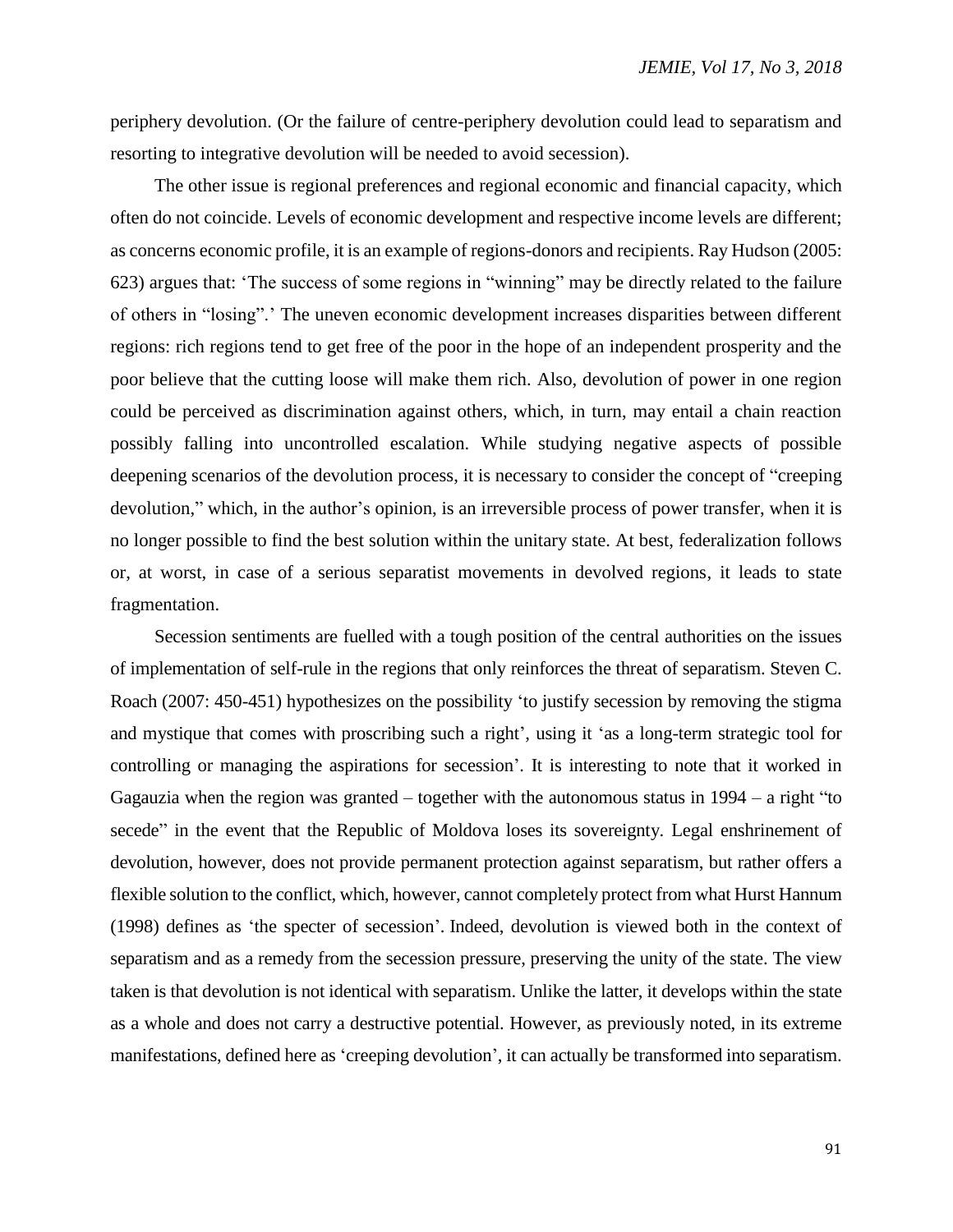## **2. When theory meets reality: Gagauzia and Transnistria compared**

The Moldovan example represents a unique case of having frozen and thawed conflict zones represented by Transnistria and Gagauzia, respectively. In order to understand the specifics of the discourse on the possible future design of devolution models with or without Transnistria and further shaping the territorial structure of the country, it is necessary to consider Gagauzia and Transnistria in a comparative perspective (Table 1).

Gagauz Yeri, more commonly known as Gagauzia, is a place in Moldova where the Gagauz people live. The Gagauz are a small Turkic-speaking Christian people who settled in Southern Bessarabia some hundreds of years ago and their national consciousness developed here. Today's Swiss-cheesed territorial autonomy<sup>3</sup> granted on the principle of ethnicity, with the population of 134,535 people, resembles a Matryoshka, where the Gagauz, being an ethnic minority in Moldova (4.6%), constitute 83.8% and have also other minorities within its territory (Population and Housing Census, 2014). In contrast, the so called Pridnestrovian Moldovan Republic, which in fact is a breakaway region of Moldova stretched along the left bank of the Dniester river and known as Transnistria, is an artificially created supra-ethnic community, 4 echoing its short-lived interwar predecessor, the Moldovan Autonomous Soviet Socialist Republic (MASSR). The population of Transnistria has always been ethnically diverse with no dominant ethnic group and its ethnic composition has remained relatively stable since the 1990s. According to the Statistical Yearbook (State Statistics Service, 2017: 19), issued by the Transnistrian authorities, the population is mainly divided in three almost equally sized groups: Russians (33.8%), Moldovans (33.2%), and Ukrainians (26.7%).

In the beginning of the 1990s, two separatist movements were linked by the language issue and the fear of re-unification with Romania that made the highly Russified Gagauz and Transnistrians natural allies. Having started at about the same time, these conflicts gained unequal development, being different by nature. On August 19, 1990, the Gagauz declared the independence of the Gagauz Republic. On September 2, 1990, Transnistria followed, also proclaiming independence.

The conflict that erupted in the southern part of the Moldovan Soviet Socialist Republic at that time had the potential to become a bloody ethnic conflict, but it was stopped in time. Having existed for a little over four years alone, on December 23, 1994, the Gagauz Republic entered the constitutional field of the Republic of Moldova. The Law on the Special Legal Status of Gagauzia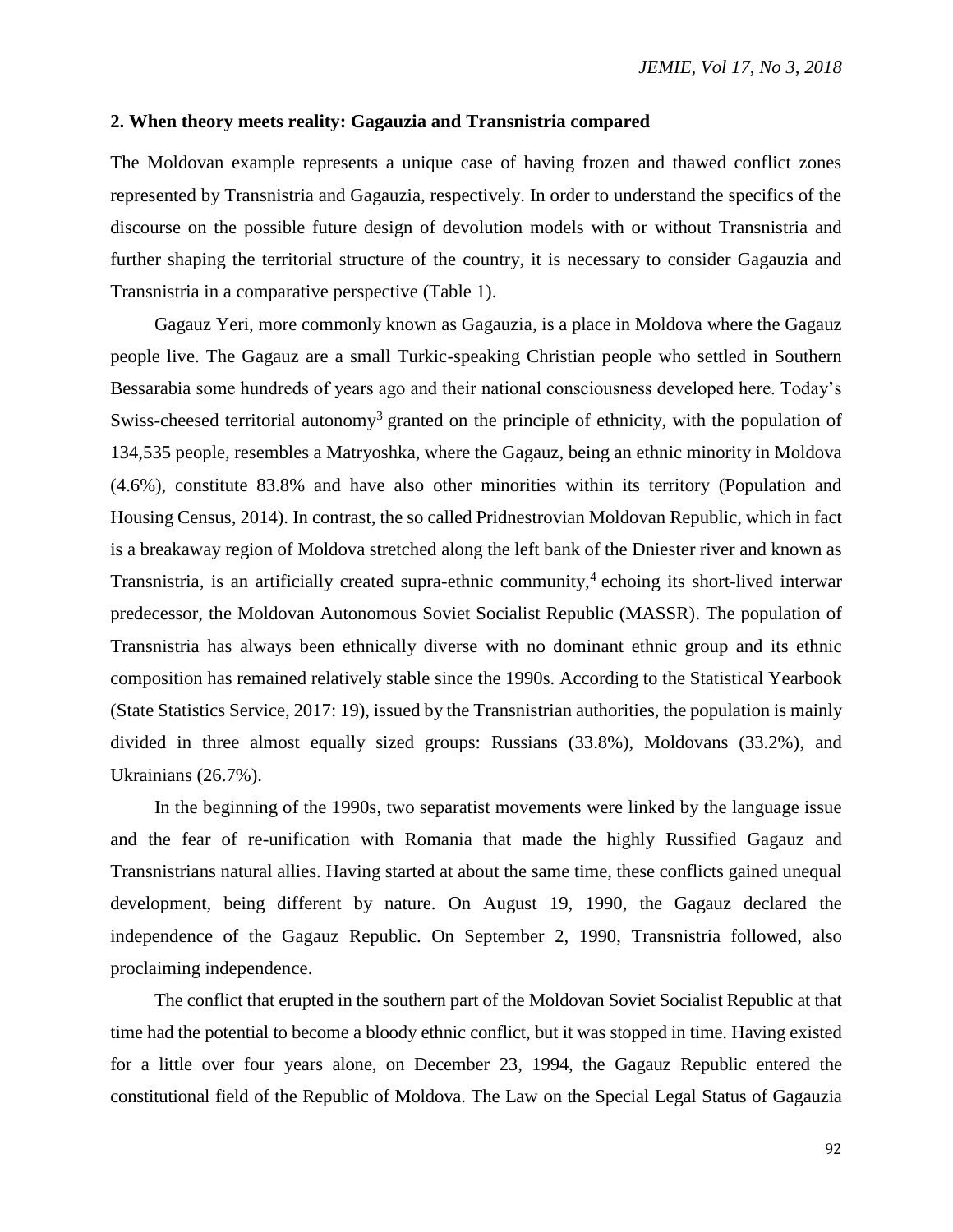(hereinafter, the 1994 Law) recognized Gagauz Yeri as an autonomous territorial unit with a special status of self-determination (Registrul de stat, 1994). The Gagauz case in Moldova could be positioned as legislative devolution where some law-making powers are transferred to a regional legislature, Halk Toplușu (The People's Assembly). According to the 1994 Law, devolved areas primarily include: science, culture, education; housing management and urban planning; health services, physical culture and sports; local budget, financial and taxation activities; economy and ecology; labour relations and social security. However, Stefan Wolff (2007: 4) highlighted 'the lack of clarity about the nature of competences'.

The peaceful settlement of the Gagauz conflict won great approval in the international community. The outcome was favourable for both parties of the conflict and made it a win-win game. 'For Chișinău, this agreement settled the lesser, but nonetheless important, of the two secessionist movements that threatened the Moldovan state's viability. For Gagauzia, the agreement set the terms for extensive cultural, political, and social autonomy within Moldova' (Chinn and Roper, 1998: 87).

The Transnistrian conflict, purely political in nature, resulted in a bloody civil war, which Chișinău authorities managed to stop, but the problem itself is still unresolved, representing a serious threat to the territorial integrity and security of the state. The Transnistrian de facto independence from the very beginning caused strong oppositions in Chișinău, putting forward counter-proposals in the form of a draft law on the special status of Transnistria within the Republic of Moldova, similar to the Gagauz. However, Transnistria rejected these proposals. 'Transnistria's leadership has consistently regarded the Gagauzian autonomy as falling too far short of their aspiration for full statehood' (Roper, 2001: 101). To the present day a compromise on the issue of settlement of the Transnistrian problem has not been reached, and de facto Pridnestrovian Moldovan Republic operates as a separate entity: a breakaway region with the capital in Tiraspol, having its own political institutions, currency, ID and license plate numbers, not recognized by the international community. It is worth mentioning that since Transnistria is not recognized, its international operations, including foreign trade, travel, and postal service directly depend on Moldovan rules and procedures.

To the question 'What do you think, why the Gagauz conflict has been resolved, and the Transnistrian is still a problem?' a civil society representative, lawyer Ion Manole, in an interview with the author, replied that the important role belongs to Russia which, being interested in both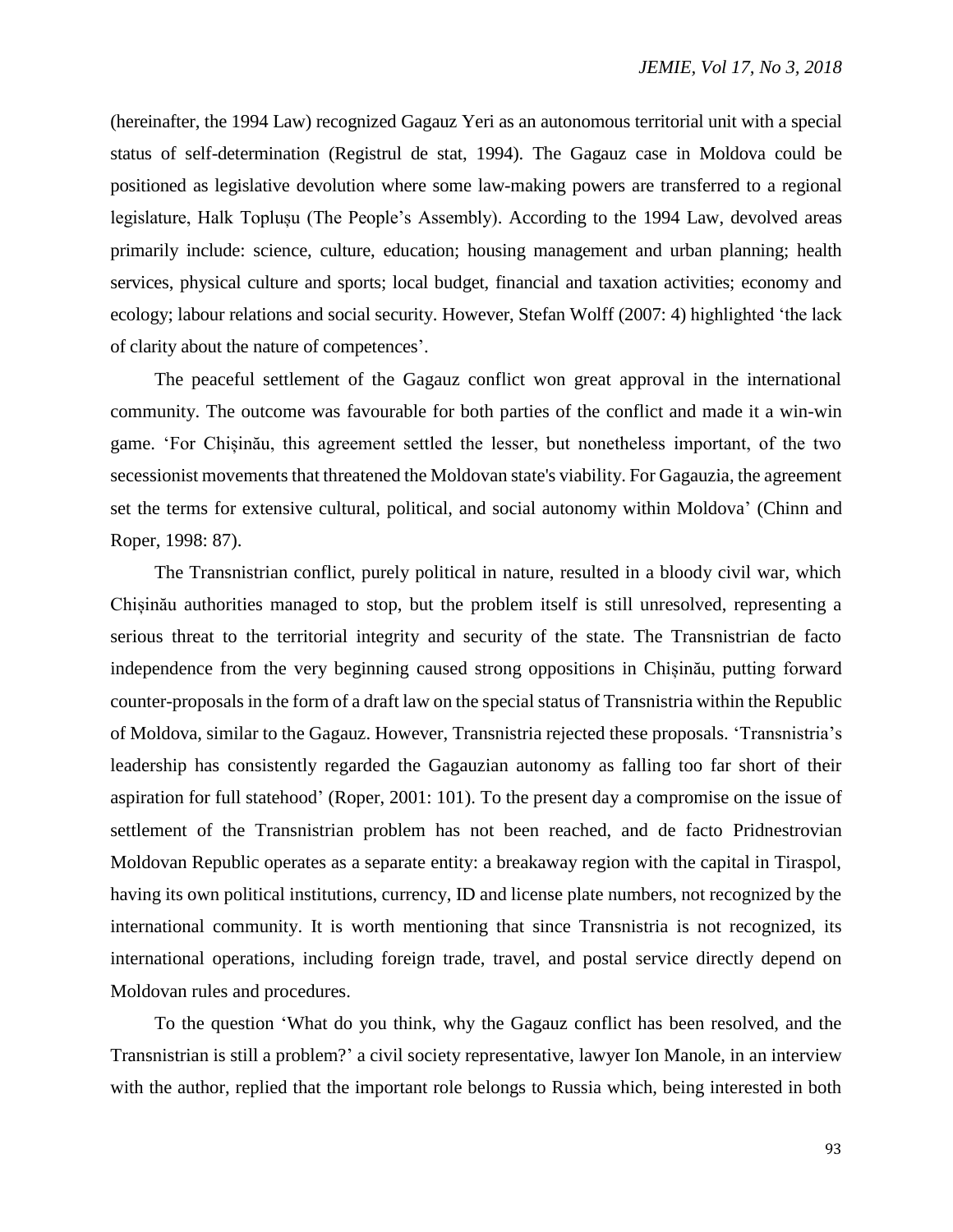conflicts, agreed to give up Gagauzia in exchange for the preservation of its direct and indirect presence in a wealthier (from the perspective of resources and industry) and strategically more important Transnistrian region. This explanation resembles a gambit in chess, when a small sacrifice is accepted to take on the attack and get more.

Today the two regions have together less than 6,000 square kilometres and less than 700,000 inhabitants, with the population in Transnistria exceeding three times the population of Gagauzia. Territorially the regions also differ substantially (Appendix 1). When looking at the map of Gagauzia, its territorial fragmentation is evident: it combines multiple enclaves. The Transnistrian territory is integral, undivided, strategically extended along the bank of the Dniester and the border with Ukraine, giving the region an extra geostrategic potential.

Both regions are experiencing similar problems, associated with a certain isolation that in Transnistria is particularly acute in connection with its status of the unrecognized state. In these circumstances, regions are seeking external support to maintain and strengthen their own identity. An integral part of the latter remains Russian influence and Russian language, which is used extensively. As a result, the geopolitical preferences of the Gagauz and Transnistrians are leaning towards a pro-Russian foreign policy orientation. Theoretically there is an alternative in Gagauzia to Kremlin propaganda through the dialogue, although weak, with the central authorities, and through connections with Turkey, which also has a huge influence in the region. In contrast, there is a tendency that only propaganda from the Kremlin has a strong impact on people living in Transnistria.

The presence of Russian military, firmly established in the Transnistrian region since the armed hostilities, has been a constant subject of the discourse over the dubiousness of the neutral status of Moldova and the impossibility of finding a compromise, due to unfulfilled Istanbul agreements on the 'early, orderly and complete withdrawal of Russian troops from Moldova' (OSCE, 1999: 49-50). One of the main concerns regarding the Russian military presence is due to the fact that a huge amount of equipment and ammunition has been stored in Transnistrian warehouses. There is no foreign military contingent in Gagauzia; however, we should not exclude the fact that in the event of a dangerous exacerbation of relations with the centre, forces and equipment from Transnistria could possibly be deployed.

Socio-economic differences of the regions are quite large. The Gagauz Autonomy is considered the most disadvantaged region in the country, highly dependent on Chișinău for its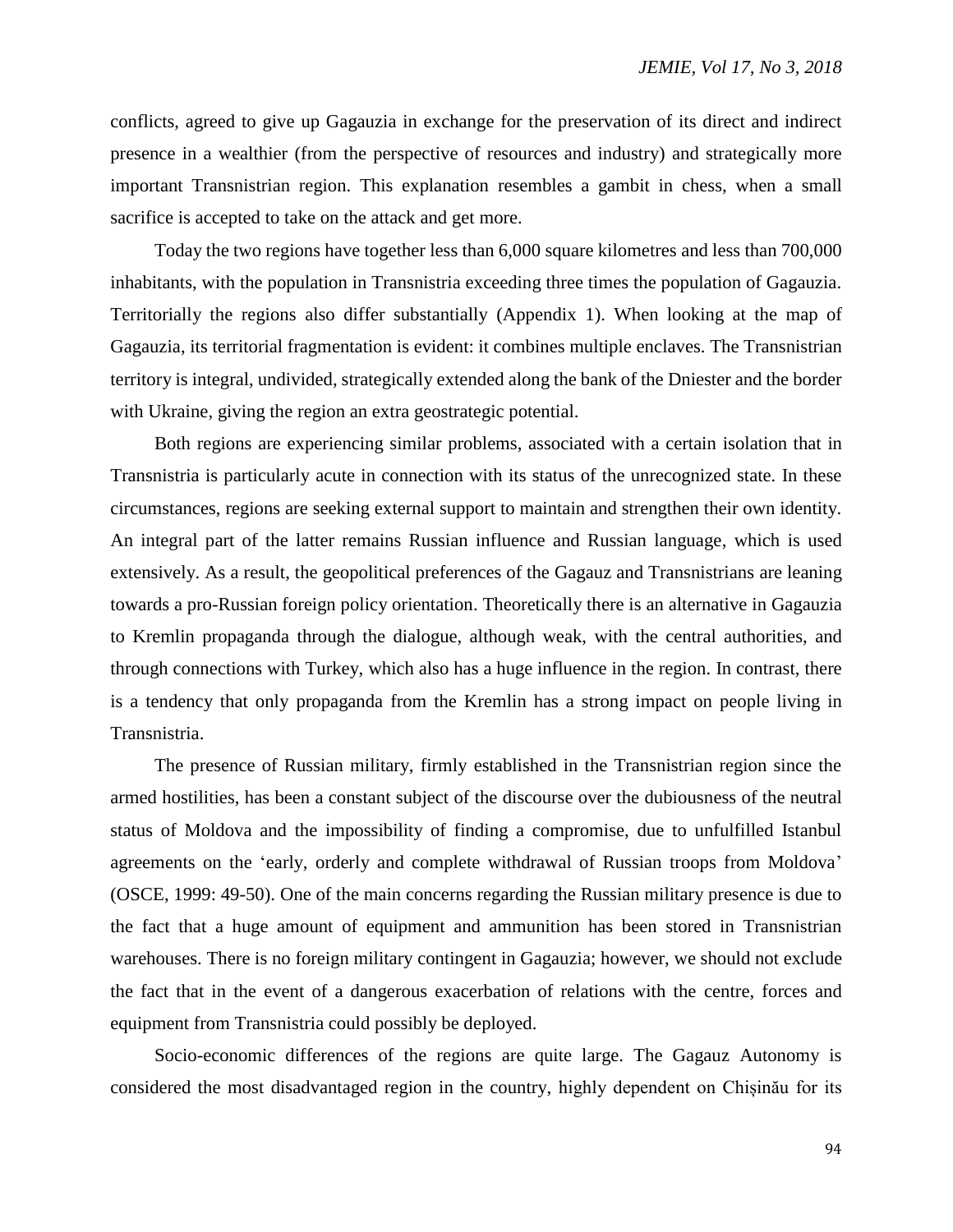economic viability. Its economy is based predominantly on the agrarian sector with a small industrial potential. Transnistria, in turn, is characterized by a more advanced industrial sector. As stated in the European Union Joint Analysis (European External Action Service, 2015: 26):

Industrial production is unevenly distributed across the country. More than 56% of the production value is generated in Chișinău alone even though only 23% of the population lives in Chișinău. The share of the Southern Region, including Gagauzia, represents less than 7%. Unfortunately, important industrial resources are situated in the Eastern regions of the country which are not controlled by the constitutional authorities.

The Gagauz consider Moldovan statehood as the key to the existence of the Autonomy, whereas Transnistria categorically insists on its own statehood and does not identify itself with the Republic of Moldova. That is why Transnistria has always been in the spotlight. Gagauzia attracts the attention of Chisinau mostly before elections and/or when the situation in the region is heating up. The adoption of the 1994 Law was a difficult compromise for both parties, and the Law was adopted mostly under the external pressure. Since then, a full-fledged dialogue between the centre and Gagauz Autonomy has not existed, and the level of trust between the parties remains low. Major claims of Comrat to Chișinău remain unchanged throughout the years: insufficient securing of the devolved powers of Gagauzia in the constitution, resulting in poor functioning of the 1994 Law; the lack of the Gagauz Autonomy representation in the central authorities, except the Bașkan, and a prohibition on the creation of regional parties; the lack of a clear separation of powers and an independent dispute resolution mechanism between the Autonomy and the central authorities; and disproportionate distribution of finances, including the assistance of external donors. Any 'devo max' initiative of Gagauzia is perceived in Chișinău as a threat and separatism. On the other hand, any proposal of the central government for the modernization of the legislation regulating the status of Gagauzia is perceived a priori as an attempt to cut down or deprive the status of Autonomy.

It took 20 years to formalize the cooperation between the Moldovan Parliament and the Halk Toplușu of Gagauzia. The first working group was established after the referendum held in Gagauzia in February 2014 (on the foreign policy vector and on possible independence of Gagauzia in case Moldova progresses on its European path and even unites with Romania (Rinna, 2014). The referendum was declared illegal by the central authorities, because foreign policy issues are not within the competence of Gagauz Autonomy. Nevertheless, it helped to draw the attention of central government and the international community to the problems of Gagauz Autonomy. Pirkka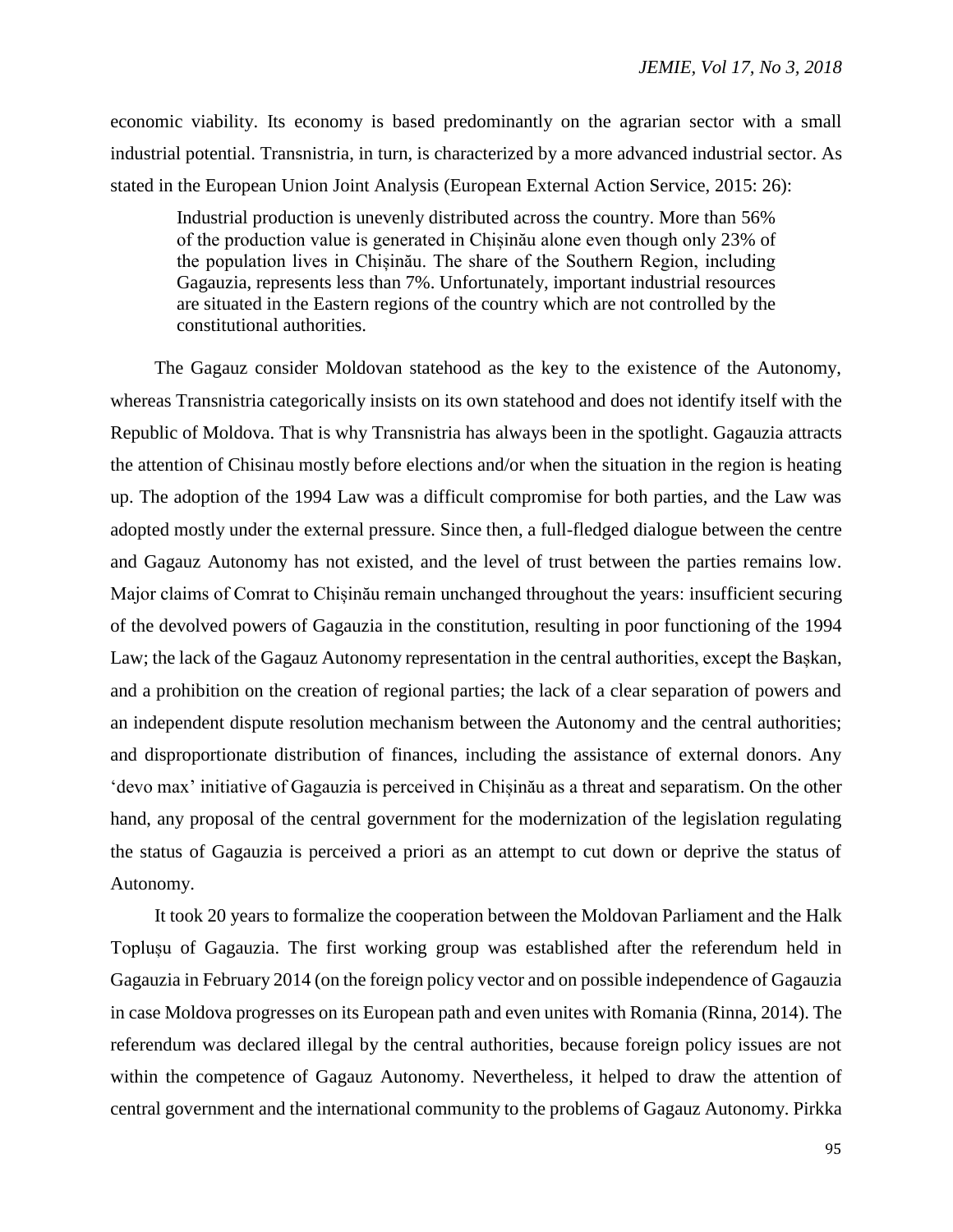Tapiola mentioned that the EU delegation was the one to insist on establishing the working group to address the issues of integrating the 1994 Law into the legislation of Moldova as should have been done long ago (Surdu, 2015). The second attempt to conduct such a dialogue was made in 2016. Thus, representatives from both sides met regularly to track the degree of implementation of the constitutional provisions relating to the special status of the Autonomy, including necessary legislative changes (Surdu, 2016).

However, the impression that the government acts on the basis of conditions set by external donors and patrons, rather than following a specific political course, is quite alarming. Politicians make all public statements in the presence of foreign partners (usually donors) for raising funds and benefits. Thus, meetings of the working group revealed that the positions of the parties are incompatible and even diametrically opposed on many aspects. In addition, their opinions demonstrated a complete lack of understanding of the model and principles of functioning of the territorial autonomy. After almost a year of its existence, the working group has prepared just three draft laws, none of which parliament has allowed to be considered at the session. These are good grounds to hypothesize that the reforms did not take into account the specifics of the transferred powers, demonstrated by their vagueness, and that adopted laws often simply do not work. In practice, Gagauzia is unable to legislate on its own in the devolved areas and it only adapts national laws to local conditions. Different views on the Gagauz autonomous rights granted, from Comrat and Chișinău, give Tiraspol once again the right to question the viability of such a devolution model in Moldova.

| <b>GAGAUZIA</b>                                           | <b>TRANSNISTRIA</b>                               |
|-----------------------------------------------------------|---------------------------------------------------|
| Conflict with ethnic connotations                         | Pure political conflict                           |
| Ethnic identity                                           | Civic identity                                    |
| Ethnic breakdown akin to matryoshka doll                  | Three main ethnic groups almost equally-<br>sized |
| No historical precedent for the Gagauz state<br>formation | Creation of MASSR in 1924                         |
| Peaceful solution / Unfrozen zone                         | Civil war / Frozen zone                           |

Table 1. Gagauzia and Transnistria compared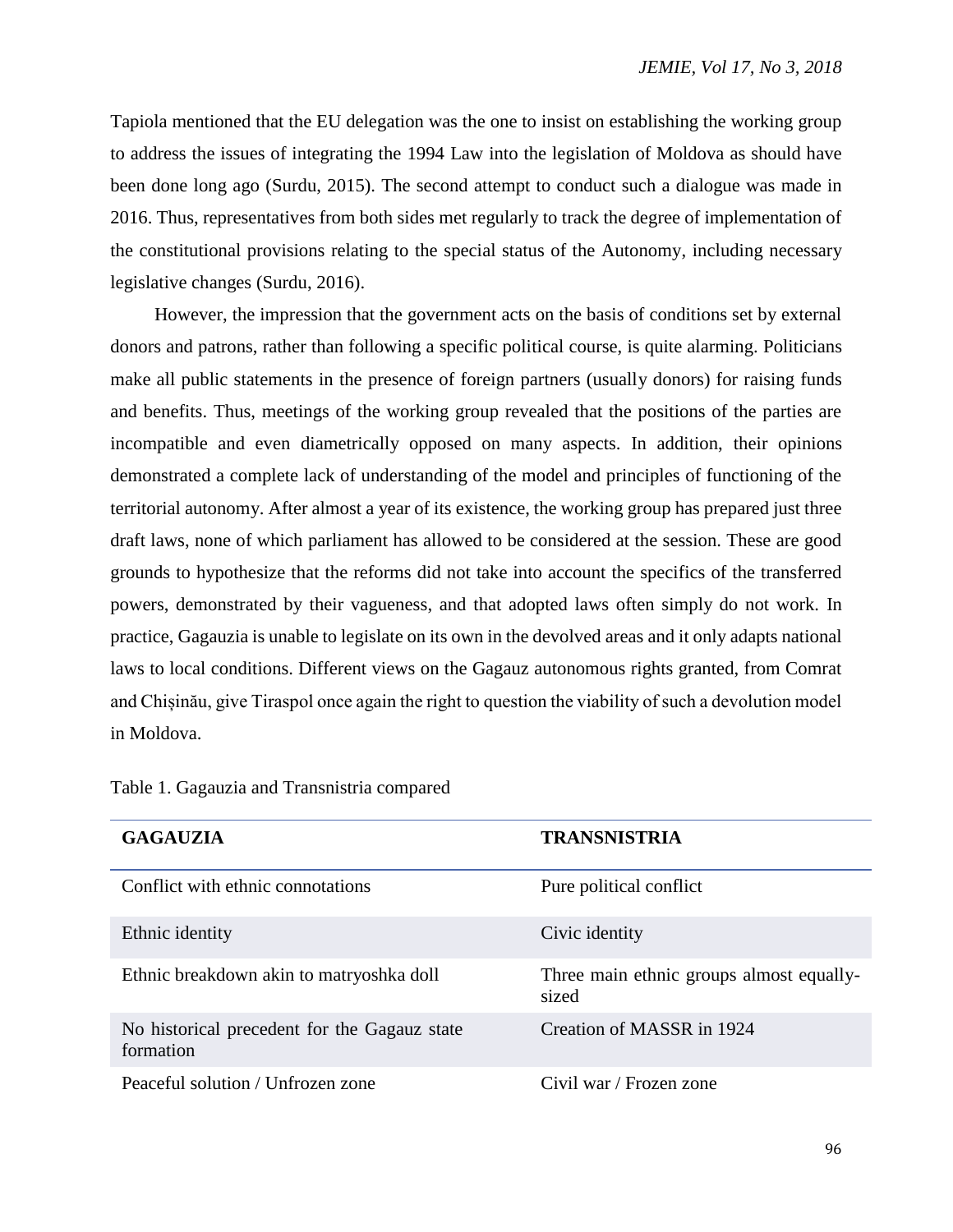| Territorial autonomy through devolution        | Breakaway separatist region (de facto<br>state)                                      |
|------------------------------------------------|--------------------------------------------------------------------------------------|
| 'Swiss cheese' territory                       | Contiguous territory                                                                 |
| Multi-vector foreign influence: Russia, Turkey | Single-vector foreign influence: Russia                                              |
| No military presence                           | Russian military presence                                                            |
| Undeveloped, non-industrialized, rural region  | Industrialized<br>region<br>(almost)<br>all<br>Moldova's industry in this territory) |
| Region-recipient                               | Possible region-donor                                                                |
| Weak but constant dialogue with Chisinău       | Open confrontation with Chisinău                                                     |
| 'Unitary community' vision                     | 'Unity of communities' vision                                                        |
| Weak bargaining power (Gagauz gambit)          | bargaining power<br><i>(including)</i><br>Strong<br>external support from Russia)    |
| Centre-to-periphery devolution path            | Integrative path of devolution                                                       |
| 'Win-win' outcome                              | 'Lose-lose' outcome                                                                  |

# **3. The political discourse and variable geometries of devolution**

The process of devolution is associated with certain difficulties. Despite the fact that nobody argues for the need for decentralization in Moldova, in practice, due to ignorance of intricacies and peculiarities of this complex process, its implementation takes place in different ways, often accompanied by an opposite trend – centralization. The central authorities are quite reluctant to accept the idea of powers transfer and there are a number of reasons. First of all, there is the fear that devolution is the first step towards eventual secession of a region. Also, devolution could increase the risk of interference of foreign interests in regions' affairs. Meanwhile, reluctance to rights to self-rule can also increase that risk significantly, serving as a catalyst for a serious conflict, followed in the worst case by the final fragmentation of the state. In a broader regional perspective, the Moldovan case is thus illustrative of how the devolution process could be "tutored" from outside the country, e.g. events, currently developing on a similar scenario in neighbouring Ukraine.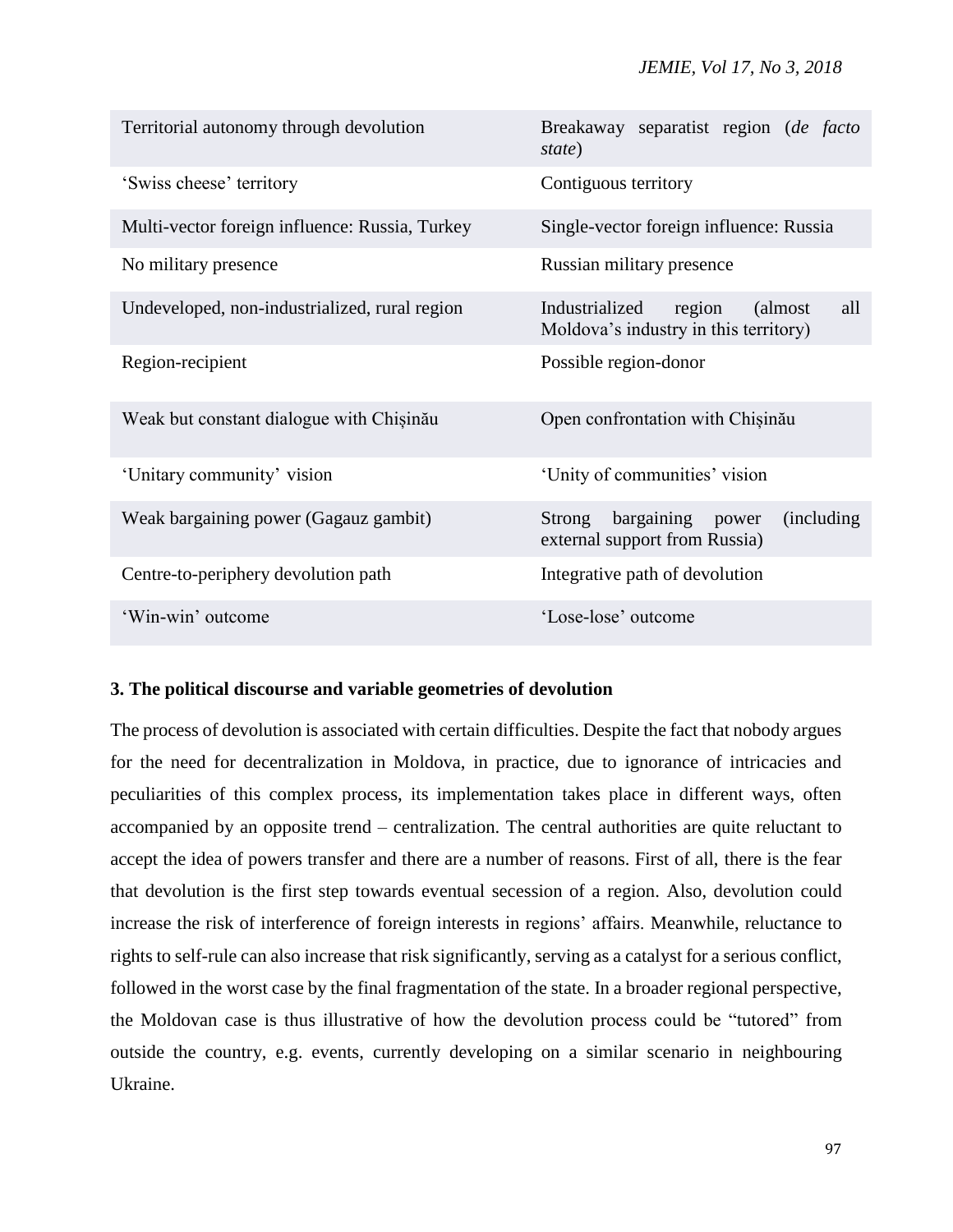Political discussions within Moldova are characterized by extreme heterogeneity. Distribution of citizens' political preferences clearly demonstrates the given thesis: although European integration is declared as the official course of the state, in Bălți and Taraclia rayons and also in the devolved Gagauzia region, ethnic and linguistic minorities traditionally vote in elections for candidates proclaiming the path of rapprochement with Russia. The choice of orientation towards Europe or Russia also revealed the political discussion on the forms of nation building. The 'European' choice has become a marker of a majority model, involving the construction of an ethnocentric nation on the basis of Romanian nationality. In its extreme form, it involves the country's unification with Romania. The 'Russian' choice has become a marker of a consociational model based on the construction of a political nation, involving the balanced participation of various ethnic groups in the political process of construction of the Moldovan nation. Such dichotomy of visions became known as a split between unionists and Moldovanists. Today several options dominate the political discourse on devolution in Moldova.





# **3.1** *'Atomization'*

Option  $A - 'Atomication'$  (Figure 1), enjoying the least support, suggests that Moldova officially recognizes separation of Transnistria. Some circles in Moldova, mostly unionists, have argued for a long time that Chișinău should not negotiate with the leadership of Transnistria, which is considered a criminal regime controlled in fact by Russia. They consider that Chișinău should put an end to attempts to solve the Transnistrian problem and to focus on European integration.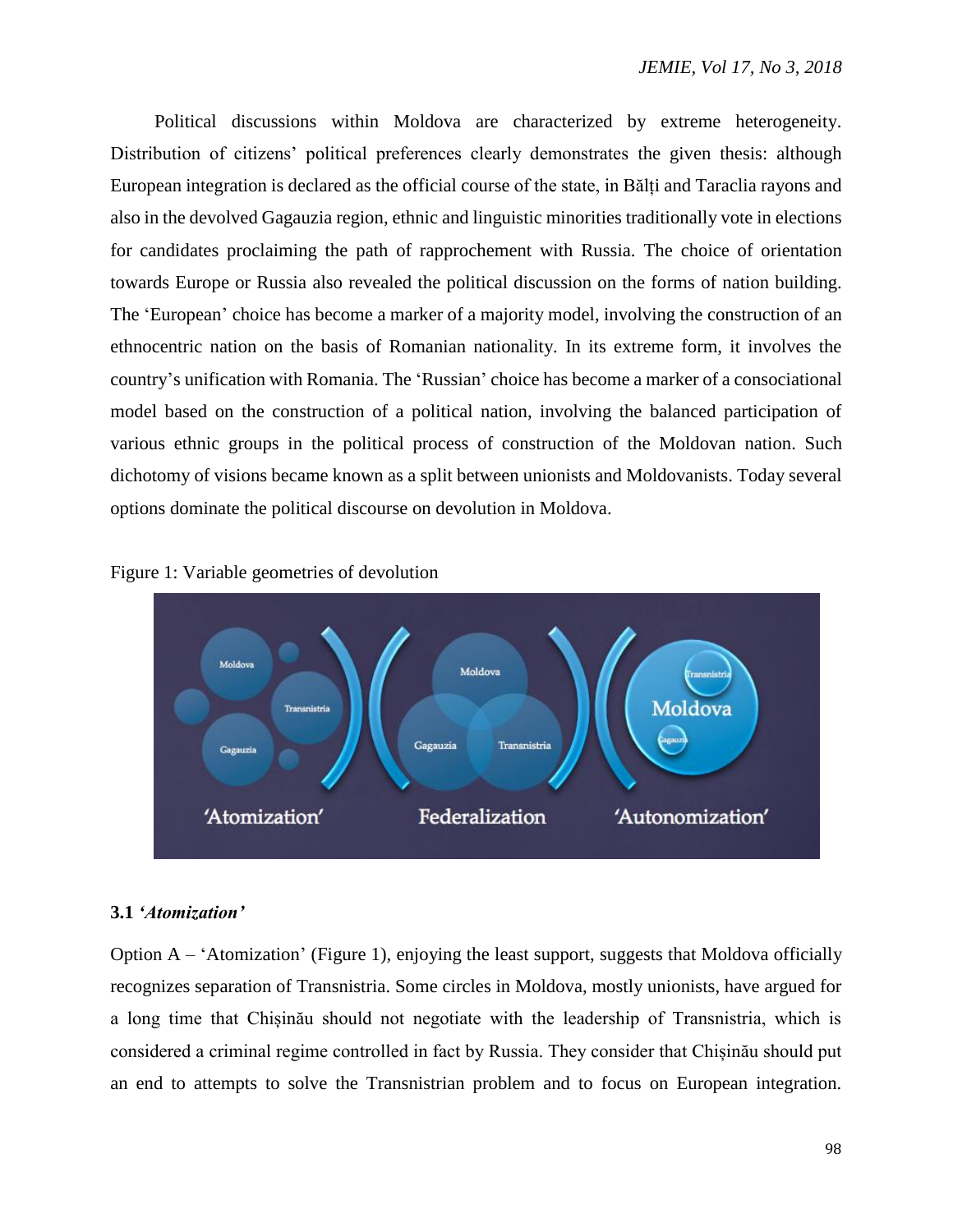Supporters of this position consider the current deadlock as the main obstacle for the development of a fully democratic Moldova with a functioning market economy, because the Transnistrian leadership is not committed to a genuine settlement. In 2005 the Romanian think-tank Ovidiu Șincai issued a report on Transnistria where the following vision was expressed:

Recognition of Transnistria's independence by Chișinău, respectively formalizing the definitive separation of Transnistria, coupled with government programs to accept and urgently accommodate citizens that want to leave Transnistria, could be the key to unlocking the prospect of accession to the political, economic and military Western system (Institutul Ovidiu Șincai, 2005).

This idea is supported by the right-wing and extreme right-wing parties in Moldova (Liberal Party, National Liberal Party, Liberal Reformist Party, Unionist Right Party), as well as proponents of 'Greater Romania' in Romania (e.g. People's Movement Party). The former President of Romania, Traian Băsescu, is very popular in Moldovan unionist circles, and he is actively involved in local politics, despite the much-hyped case with his Moldovan citizenship.

During earlier negotiations Transnistria always advocated the right to secede in case Moldova decides to give up its own statehood and merge with Romania, and the right for "external selfdetermination" was included in all major proposals for Transnistrian settlement submitted for consideration until now. Secession and independence have been the course of the Transnistrian authorities, confirmed by the 2006 referendum and by celebrating its tenth anniversary in 2016. The results of the referendum showed that a large majority (97%) supports independence from Moldova and joining the Russian Federation (Ustimenko, 2006). The international community did not recognize the referendum and its results, but the choice shaped by local propaganda was evident for Transnistrians: 'independence' with a rich Russia or 'loss of independence' with a poor Moldova (Maksymiuk, 2006).

Giving up Transnistria could not be the best solution; on the contrary, it would encourage other separatist tendencies in the region and serious international complications are inevitable. Both Russia and Ukraine, not to mention Western Europe, would hardly approve the final fragmentation of Moldova. It is naive to imagine that Moldova will rapidly join the EU just because it gives away a small breakaway region. It is really dangerous to think the Gagauz and the Bulgarian minority in Moldova would not be encouraged to act immediately, getting violent and fighting for their independence too. Moldova's problems will only rise. Transnistria's annexation by Russia would be a nightmare for Ukraine, which would oppose this in every possible way, fearing to lose the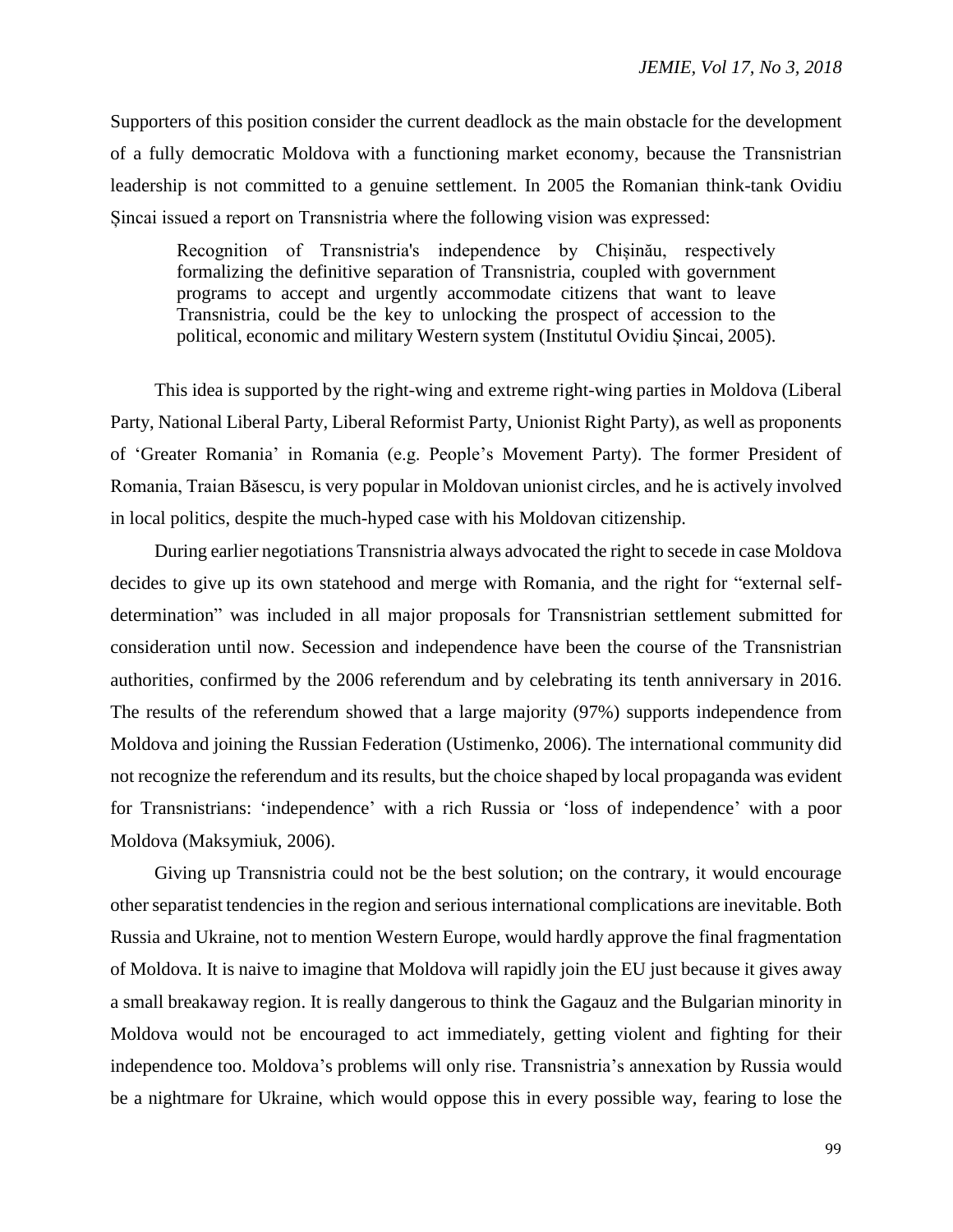Odessa oblast with its exit to the Black Sea (that could become one more huge strategic loss for Kiev). On the other hand, ethnic Hungarians living in Romania will be watching Moldova and Romania to unite and hypothetically have Gagauz Autonomy incorporated into united Romania; that will give them the green light to demand similar rights. The EU does not desire complications and tensions along its borders.

#### **3.2** *'Federalization'*

The centrepiece of the political discourse, however, is the option  $B - 'Federalization'$  (Figure 1), which causes maximum hysteria in the Moldovan society. The Republic of Moldova under any government feared federalization, for understandable reasons. The attitude to the needs of granting collective rights to ethnic minorities in Eastern and Central European countries is radically different from the Western perception of these problems, due to the domination of ethnic understanding of the nation in the political discourse. Ethno-federalism is of course perceived as potentially dangerous, because such a federal model is of unstable internal nature and there are very high risks of separatism. The sharpness of the issue gives rise to considerable controversy in Moldovan society and brings significant dividends to politicians acting as the 'pros' and 'cons' of the process. The federalization card is played between unionists and Moldovanists to strengthen society's conviction that this process can eliminate the possibility of joining the EU, but instead accelerate the 'Russification' of Moldova and strengthen the position of the pro-Russian, anti-Western wing in society.

Most of all submitted projects involved this particular way of solving the Transnistrian issue: various options of federations were proposed, including cantonization of Moldova, on the basis of the Swiss model, as well as models of federation with three or even five constituent territories. The most sensational federalization project was presented in November 2003, by Dmitry Kozak, a senior officer at the Russian President's Administration and it became known as the Kozak Memorandum. It proposed basic principles of a new constitution for the future Federal Republic of Moldova, consisting of a federal territory and two 'constituent entities' – the Pridnestrovian Moldovan Republic (Transnistria) and Gagauzia. Having said that, the federal territory would have consisted of the rest of Moldova, except for these two constituent entities. It was a model of an 'asymmetric federation' as the federal territory and both entities were subject to unequal status. The Federal Republic of Moldova was supposed to have the powers of its government divided into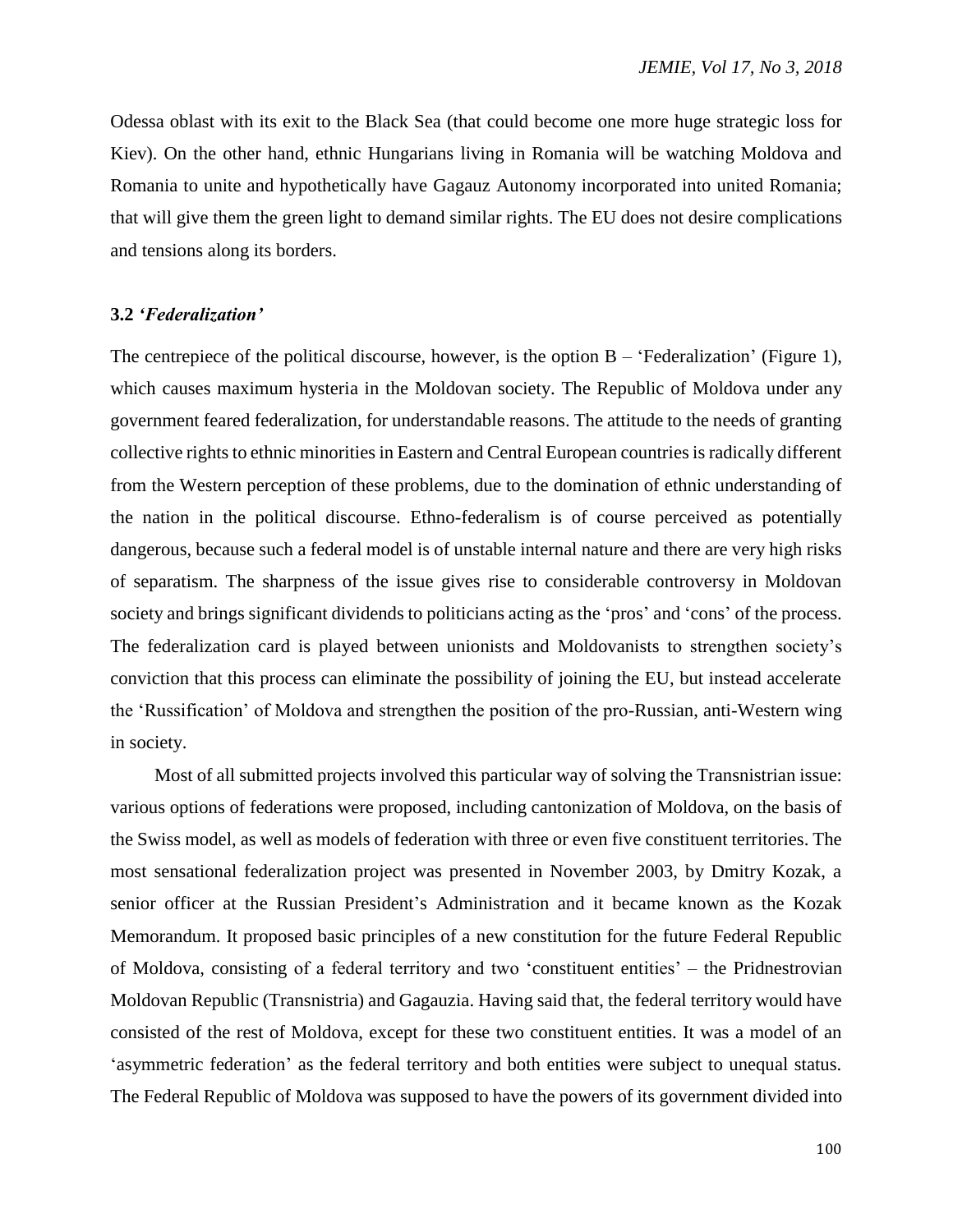three categories: the powers of the federation, the powers of constituent entities and shared powers (Russian Draft Memorandum, 2003).

The majority of Moldovan parties unanimously opposed the Russian proposal, insisting on the unconditional withdrawal of Russian troops from Transnistria and the participation of the EU, the US, Romania, and Ukraine in the negotiation process. Following the publication of the Russian proposal, mass demonstrations against the Kozak Memorandum were organized in Chișinău. This project has been remembered due to the famous U-turn of President Voronin, when he refused to sign it the last minute, which resulted in the failure of negotiations and further aggravation of the situation.

Russia has always had a crucial role in the Transnistrian issue; now, after a long drawn out settlement process, we again, and even more than before, witness Russia's determination to solve the issue in order to improve its international image, which has been seriously damaged in connection with military actions and inciting separatism in Ukraine. In the current international environment, it is greatly beneficial for Russia to promote the idea of federalization of Moldova through a loyal President of Moldova, Igor Dodon. Victor Chirilă, the Executive Director of Moldovan Foreign Policy Association, shares a similar view claiming that today 'there is a risk of federalization of Moldova' and 'even some external forces want the settlement of the Transnistrian conflict' (Unimedia, 2016).

Moldovan Socialist Igor Dodon insistently promoted, before, during, and after the 2016 presidential campaign, the idea of federalization of Moldova as a solution for 'reunification of the country'. The project of the Socialists (Independent.md, 2016) suggests the creation of Federal Moldova with three constituent entities: Moldova, Transnistria, and Gagauzia.<sup>5</sup> However, the project is rather populist in its essence, fitting well only into the election rhetoric, and it doesn't provide a clear vision of the future state's functioning.

Fears regarding enhancing the already high influence of Russia and the likelihood of the abolition of the vector of European integration periodically swirled in the mass media during the 2016 election season, which was eventful: despite the election of the President of the Republic of Moldova, the Gagauz elected members to the Halk Toplușu, and Transnistrians elected the head of the unrecognized Transnistrian republic. The Gagauz authorities miscalculated the date of elections in Halk Toplușu (it was set right after presidential elections), and people in Gagauzia showed a very low turnout, tired of populist promises. The campaign rhetoric has been the same, but the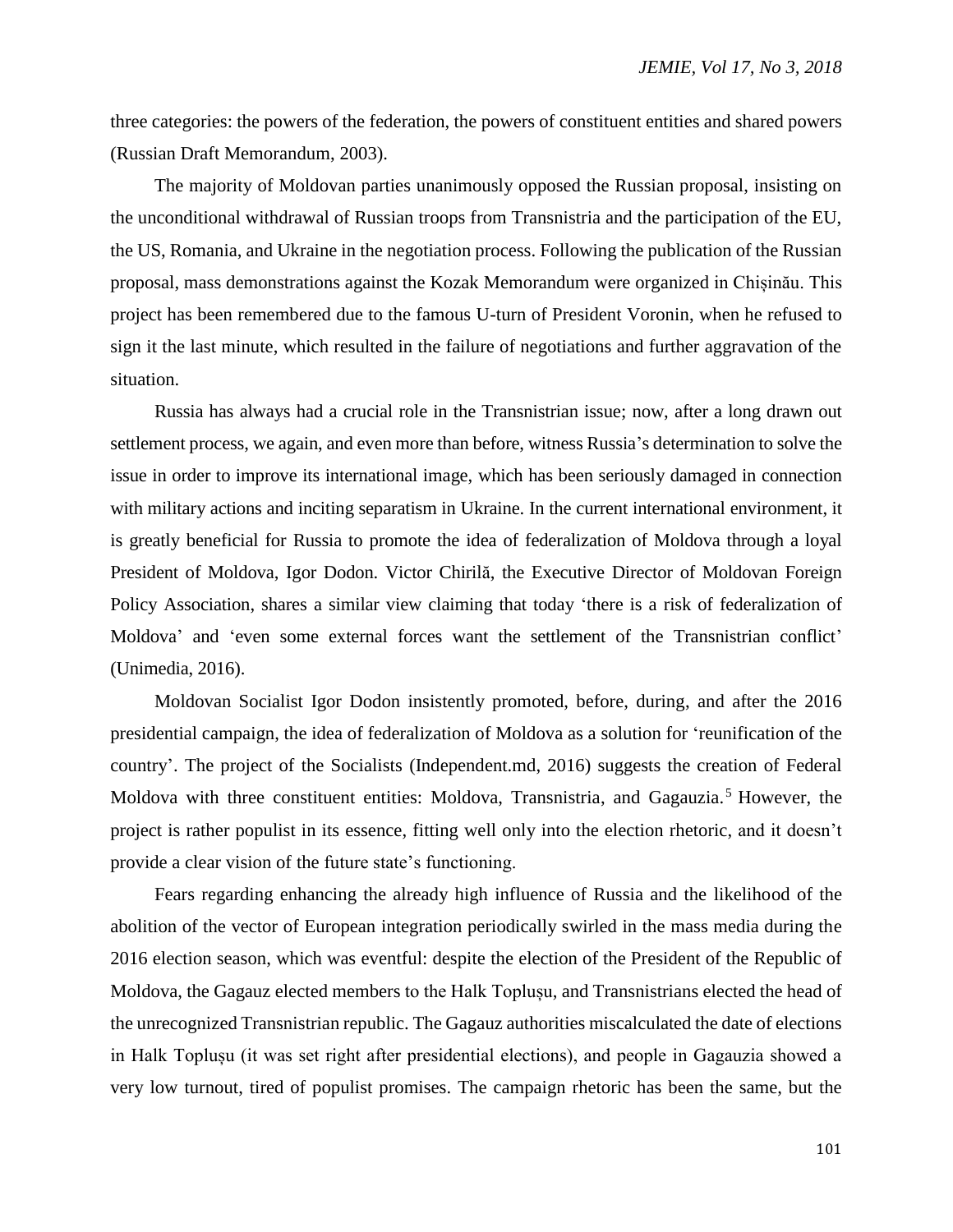Socialist candidates gained minimal support: 5 Socialists out of 32 members elected, and 3 more members to be elected during next round (Gagauzinfo, 2016). The election failed twice at an electoral district in Vulcanești, where people boycotted election of a Socialist candidate (Gagauzmedia, 2016). It gives the right to assume that the 99% given to Igor Dodon in Gagauzia in the presidential election was no more than juggling with the figures. The campaign in Transnistria was also colourful: there were a total of six candidates on the ballot (that is already some progress for Transnistria). However, throughout the years regardless of the candidates the choice of Transnistrians has been the same: 'Russia or Russia' (Grâu, 2016).

## **3.3** *'Autonomization'*

Under the highly welcomed option  $C - "Autonomization"$  (Figure 1), a unified Moldova is restored preserving the unitary state by means of transferring to Transnistria powers identical to the Gagauz Autonomy, and the self-proclaimed Transnistrian quasi-state formation thus ceases to exist. Such an idea is generally accepted by political elites in Moldova, and mostly promoted by the centre-right wing, which would prefer to see Moldova as a unitary state with regional autonomies. This position also enjoys the support of the Moldovan Communist Party. When Communists were in power the Moldovan Parliament adopted the law (Registrul de stat, 2005) on basic provisions of the special legal status of localities on the left bank of the Dniester. This law unilaterally established an autonomous territorial unit with a special legal status – Transnistria – and recognized as prevailing 'the principles of democratization and demilitarization of Transnistria'. However, this option proved to be almost unreal in fulfilment. Years of separate existence had their effect, and the ruling political class in Transnistria seems unlikely to give up its broad 'independent' privileges. The main disagreement is also the fact that the centre maintains the option to cancel granted autonomy. Transnistrians point to a gradual reduction of the Gagauz Autonomy as an argument. It is noteworthy that namely the Communist Party, being in power back in those days, limited the rights of Gagauz Autonomy, amending the constitution and the 1994 Law.

Figure 2. Multi-layered perceptions of autonomy and devolution in Moldova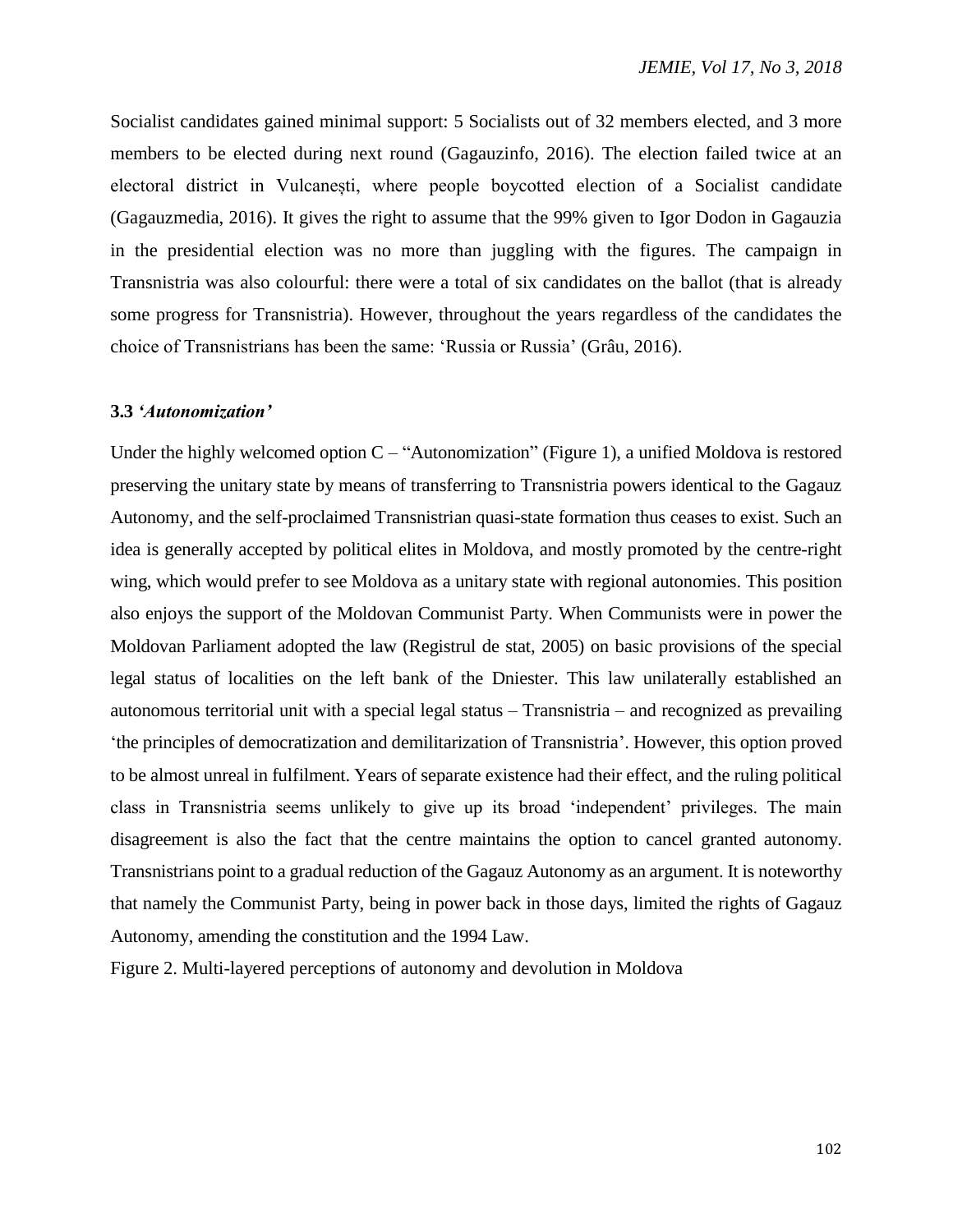

Today there are different views on Gagauz Autonomy, in Chișinău and in Comrat (Figure 2). Among those who sees "Gagauz separatism" behind every attempt of the Autonomy to consolidate devolved powers, the representatives of the Liberal Party show a special uncompromising attitude. Liberals do not conceal their zero tolerance to the Gagauz Autonomy. The leader of the Liberal Party, Mihai Ghimpu has repeatedly stated that 'there is no Gagauzia in Moldova' and that 'the People's Assembly is equivalent to a rayon council' (Publika, 2011). Another Liberal politician, Ana Guțu expressed regret over the fact that the Gagauz were given territorial but not cultural autonomy (Protv, 2011). Some politicians in Chișinău intentionally label Gagauzia as 'an administrative-territorial formation' instead of using its official status 'the autonomous territorial unit,' whereas Mindaugas Kacherauskis, the political advisor of the EU delegation to Moldova, underlined that 'the European Union perceives Gagauzia not as a simple administrative autonomy, but as a political autonomy in its essence,' and failure to comply with the 1994 Law 'may result in far-reaching consequences' (Gagauzinfo, 2015). Ivan Burgudji, Gagauz lawyer and politician, believes that when Chișinău recognizes fully the autonomy of Gagauzia, this step will contribute to the Transnistrian conflict settlement. According to Burgudji, the political elites in Chișinău are not mindful of a functioning political autonomy in Moldova: 'They consider us a simple administrative unit, but we are an autonomous territorial unit. The Venice Commission concluded in 2002 that the Supreme Law should be amended, taking into account the law on special legal status of Gagauzia' (Vasiliu, 2015).

The discourse on the dimensions of the devolution brings each side to the extreme and no further toward a compromise; however, the weak bargaining power of the Gagauz will hardly move the position of Comrat closer to Tiraspol's claim for independence. Regardless, the golden mean is located at the intersection of the layers of discourse and understanding this is the key to success in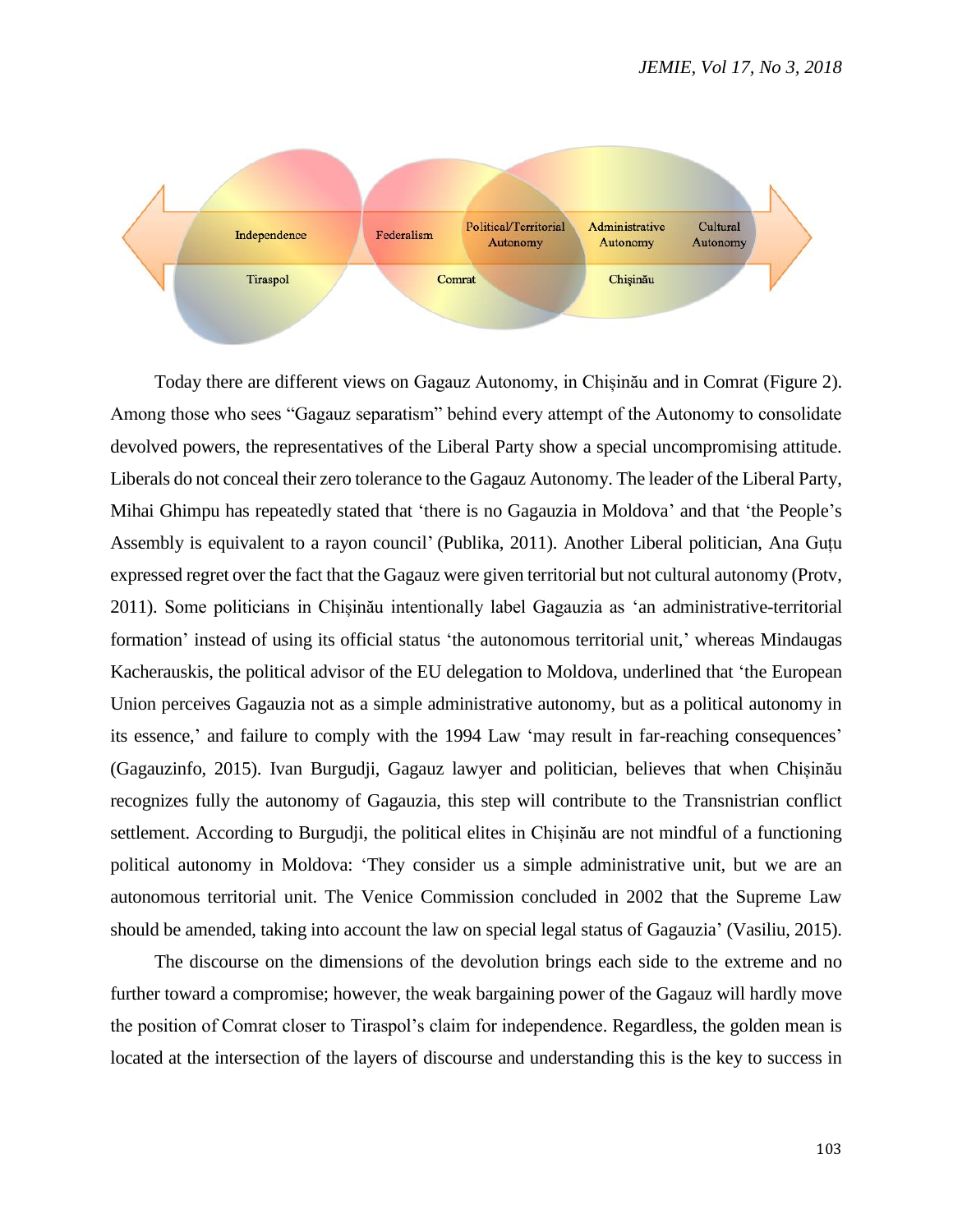having a relationship between central authorities and the Gagauz Autonomy that would not allow running to extremes and would possibly make the Gagauz model really attractive.

The problem of the devolution implementation, despite the fact that it is based on a set of reasons different in nature, is still a largely political challenge, as part of the grand question on the way of national development. For this reason, the choice of mechanisms for devolution implementation rests on the political discourse. The role of the parties and the nature of the political system of the state become decisive in terms of the specific aspects of devolution development, while the position of the population defines the contours of the reform. Adoption of laws is not enough – it is necessary to make them work effectively. Devolution should be part of national policy and it should not be limited to listing of transferred powers on paper. The successful implementation of devolution requires effective political leadership, functioning democratic mechanisms, and a clear course towards the country's decentralization along with the harmonization of all legislation.

## **Conclusion**

What type of co-existence will best meet the interests of the population of Transnistria, Gagauzia and other regions of Moldova? The discussion of possible scenarios for the Transnistrian settlement has not paid enough attention to the model of asymmetric devolution; quite the contrary, the bogeyman of federalization has dominated the discourse. Given the fact that there are obvious differences in the regions' historical, geographical, socio-cultural, and economic conditions as well as development potential, asymmetrical devolution design appears to be the most appropriate model when considering the reintegration of the Republic of Moldova without changing the unitary character of the state.

In the beginning, the solution to the problem through the reintegration process is more likely to reflect the re-centralization. However, the reintegration could be conceived in such a way to simultaneously contain the package of reforms on devolution to satisfy the appetites of all parties. The problem is a lack of clearly laid out mechanisms of decentralization in the constitution that would allow the regions to determine the degree of devolution in line with regions' real necessities, e.g. cultural autonomy for Taraclia, administrative autonomy for Bălți, political autonomy for Gagauzia, and devolution max for Transnistria with complete financial independence.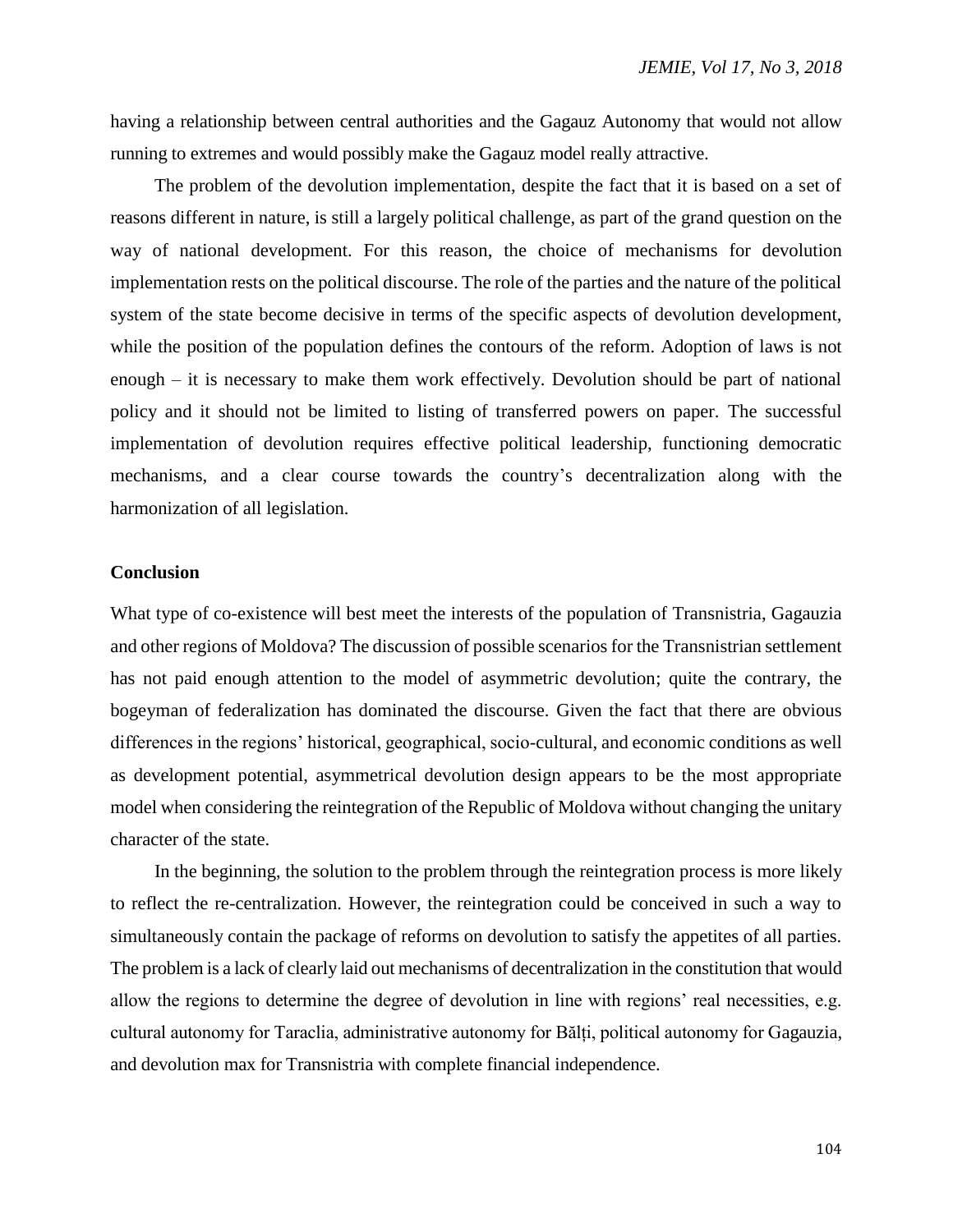The status quo in the issue of Transnistrian settlement is characterized by the actual secession and "independence" of the breakaway Transnistrian region. However, the idea that Transnistria is lost is subjective and ideologically driven, without taking into account deep systemic crisis in Russia and the potential economic evolution of Moldova along with a highly anticipated shift in opinion towards the EU, which would become possible after changing the political regime of quasieurointegrators in the Republic of Moldova and the establishment of the rule of law coupled with the fully functioning Deep and Comprehensive Free Trade Area (DCFTA). Transnistria's ideal would be existence as a separate state. In reality, that is not plausible. Although separatist leaders get internal pressure from extreme factions, they would likely consider as the best option an agreement with the central authorities that provides a level of autonomy slightly lower than complete independence. In order to make it happen, a certain pressure may be necessary from the outside on both sides, which would make them understand that they have more to lose than to gain in the future, keeping the deadlock.

The devolution process is associated with certain difficulties, which are easily detected in an immature democratic society with strong ethno-nationalist circles. A universal devolution model does not exist: every decision is unique and should be based on local realities. If the government is able to find a solution acceptable to the majority in the regions and in the country, then the separatist aspirations of the regions will be significantly weakened. The general principles for effective solutions should be clear 'rules of the game' and well-defined mechanisms of power sharing. And it is very important to move away from the logic of zero-sum game. It is the true essence of devolution, solving the territorial dispute on the issue of self-determination, to preserve the unitary character of the state. That is why it is very important for states fighting separatist movements and not willing to move towards federalization, or, above all, to lose their territories, to strike the right balance in the devolution process so that it could suit all parties and would not further serve as an impetus to 'creeping devolution'.

#### *Notes*

 $\overline{a}$ 

<sup>&</sup>lt;sup>1</sup> The use of the word "trophy" is metaphorical as well as the word "gambit"; from the very beginning Russia supported both movements but its main target has been Transnistria; by playing Gagauz gambit (giving up Gagauzia) Russia obtained Transnistria as a trophy (as its main prize).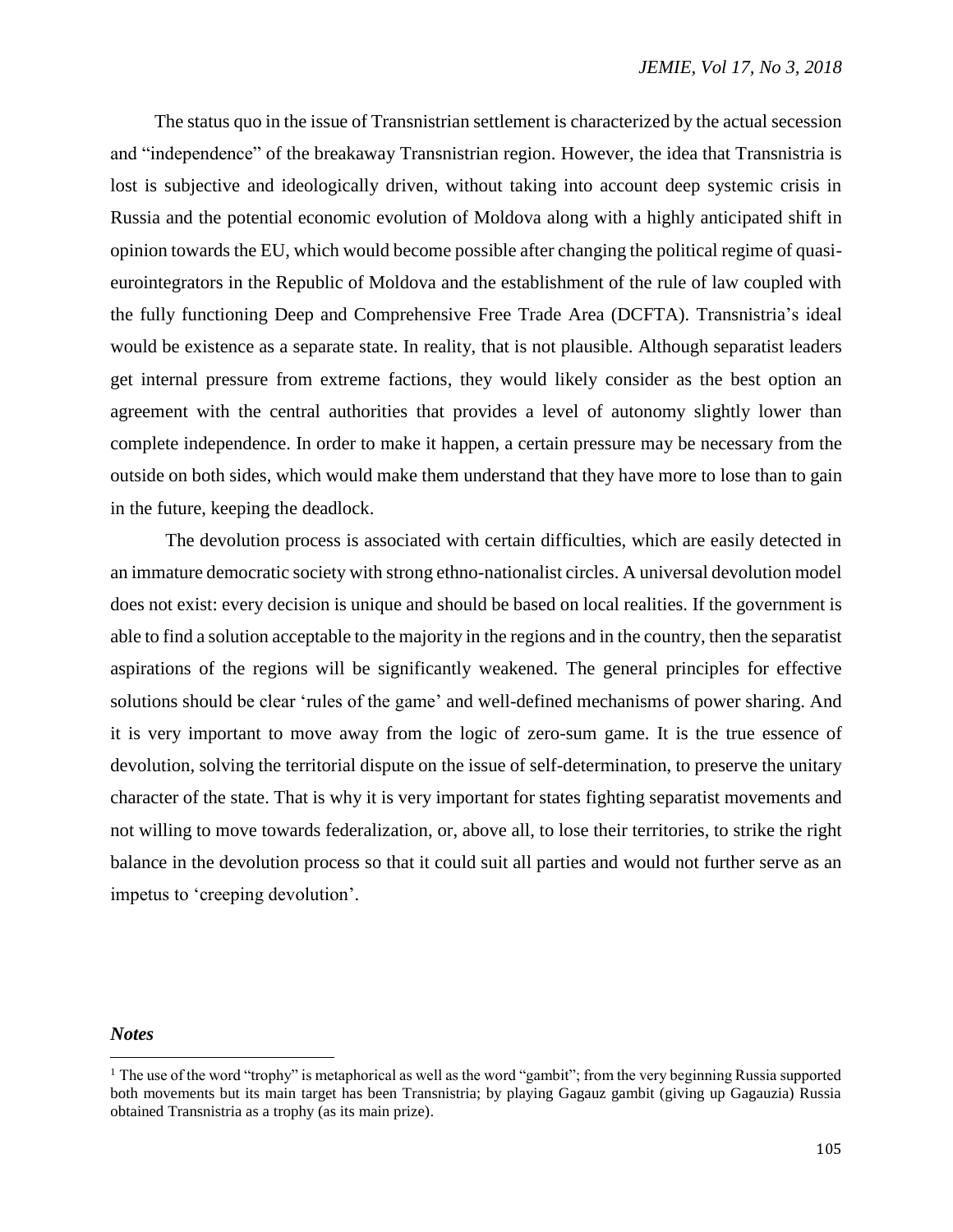<sup>2</sup> 2016 was an eventful year marked by elections of President of the Republic of Moldova, members of the People's Assembly of Gagauzia, head of the unrecognized Transnistrian republic.

<sup>4</sup> Transnistrian identity is not based on a concrete ethnic group; on the contrary, it connects different ethnic groups with different ethnic histories and ethnic characteristics into one supra-ethnic community, which is a social construct based mostly on a common Soviet past and Soviet legacy preservation, on a traumatic experience of the 1992 war, and on *de facto* independence.

<sup>5</sup> I. Dodon suggests solving the Transnistrian problem in three stages. The first stage would require a bilateral agreement between Chișinău and Tiraspol and he offers the case of Gagauzia as a model for political settlement between the two parties. 'In their legislation, they noted that if Moldova loses its statehood, they (the Gagauz) have the right to self-determination. I think this might be right for Transnistria,' said I. Dodon. The second stage is related to the North Atlantic Treaty Organization (NATO), and I. Dodon suggested including a provision on nonalignment of Moldova to NATO and the right of Transnistria and Gagauzia to secede in case Moldova yet decides to join the Alliance. He underlined that only after Tiraspol and Chișinău reach such an agreement, they may focus on negotiations in the 5+2 format. The third and final step would be, according to I. Dodon, a referendum on the both banks of the Dniester under the new constitution (Protv, 2016).

# *References*

 $\overline{a}$ 

Black, H.C. *Black's Law Dictionary. Definitions of the Terms and Phrases of American and English*  Jurisprudence, Ancient and Modern. 6<sup>th</sup> Edition. St. Paul, MN: West Publishing Co., 1990.

Bogdanor, V. *Devolution in the United Kingdom*. Oxford: Oxford University Press, 2001.

Buchanan, M. 'Scottish independence referendum: What is devolution max?' *BBC News,* February 20, 2012. https://www.bbc.com/news/uk-scotland-scotland-politics-17094333.

Chinn, J., and S.D. Roper. 'Territorial autonomy in Gagauzia'. *Nationalities Papers: The Journal of Nationalism and Ethnicity*. 26(1) (1998): 87-101.

Davies, R. *Devolution: A Process Not an Event.* Cardiff: Institute of Welsh Affairs, 1999.

European External Action Service. 'European Union Joint Analysis. Programming in the Republic of Moldova until 2020'. European External Action Service, September, 2016. https://eeas.europa.eu/sites/eeas/files/joint\_analysis \_0.pdf.

Gagauzinfo*.* 'Polnyi spisok izbrannykh deputatov Narodnogo sobraniya Gagauzii' ['A complete list of the elected officials to the People's Assembly of Gagauzia']. *Gagauzinfo*, December 5, 2016. http://gagauzinfo.md/index.php?newsid=29887.

\_\_\_\_\_.'V delegatsii ES v Moldove schitaiut Gagauziiu "politicheskoi avtonomiei"' ['The EU Delegation to Moldova considers Gagauzia a "political autonomy"']. *Gagauzinfo,* December 4, 2015. http://gagauzinfo.md/index.php?newsid=22000.

<sup>&</sup>lt;sup>3</sup> Gagauz Yeri is not geographically contiguous due to the fact that the territory of the Autonomy was determined by the will of the citizens themselves in the 1995 referendum and some villages were not incorporated in the Gagauz Yeri (See Hotarîre Parlamentului nr. 406, 1995).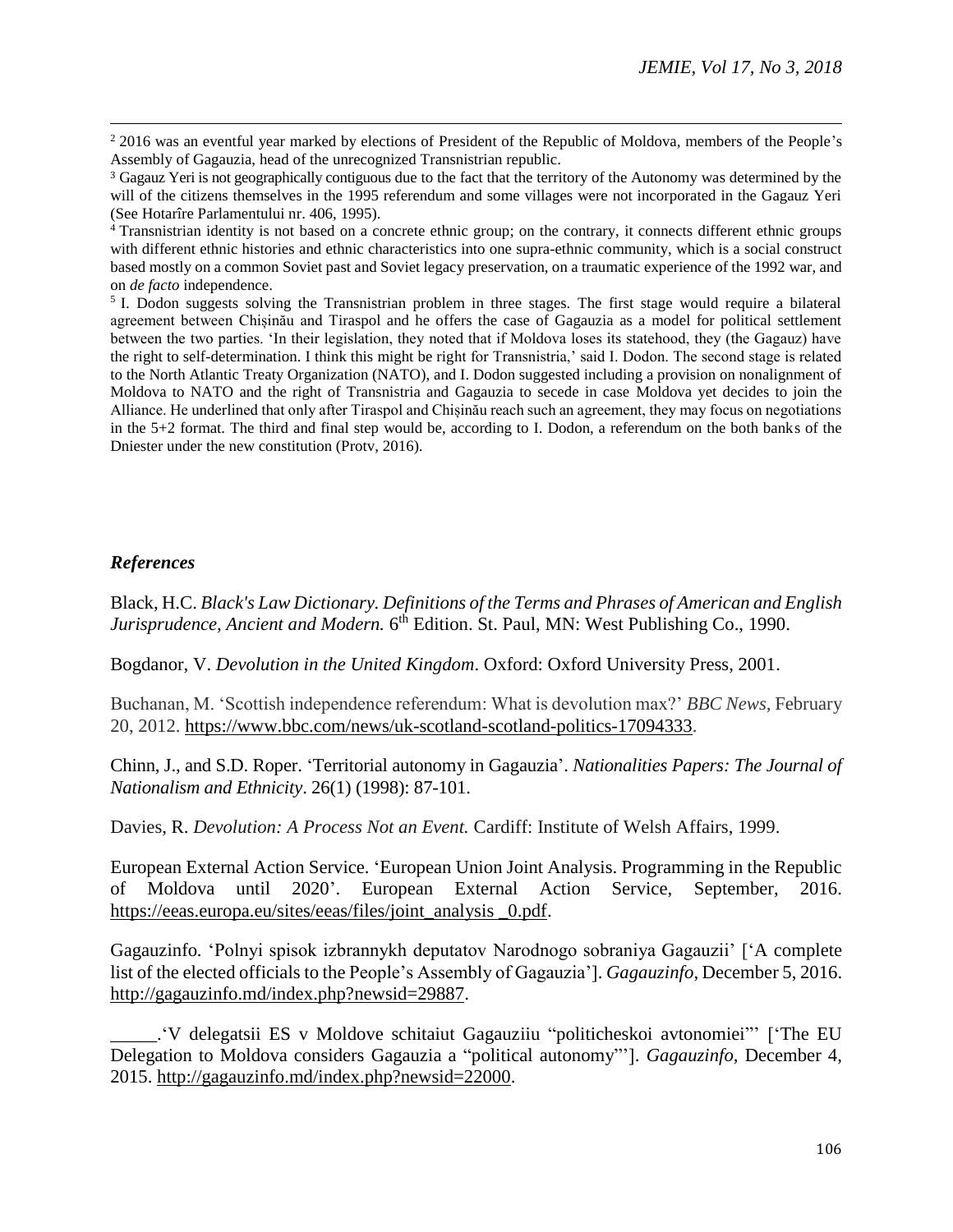Gagauzmedia. 'Chto budet s vyborami v desyatom okruge Vulkanesht' ['What will happen with the elections in the tenth district of Vulcanesti']. *Gagauzmedia*, December 5, 2016. http://old.gagauzmedia.md/index.php?newsid=9373.

Grâu, L. 'O fereastră de oportunități pentru Transnistria?' ['A window of opportunities for Transnistria?']. *Radio Europa Libera*, November 28, 2016. www.europalibera.org/a/28142542.html.

Hannum, H. 'The specter of secession: Responding to Claims of Ethnic Self-Determination'. *Foreign Affairs*. 77(2) (March/April 1998): 13-18.

Heywood, A. *Politics.* 3rd edition. Basingstoke: Palgrave Macmillan, 2007.

 $\overline{a}$ 

Hudson, R. 'Region and place: devolved regional government and regional economic success?' *Progress in human geography*. 29(5) (2005): 618-625.

Independent.md. 'Cum arată proiectul de federalizare a Republicii Moldova, promovat de Igor Dodon' ['What does the project of federalization of Moldova promoted by Igor Dodon look like']. *Independent.md*, November 24, 2016. http://independent.md/doc-cum-arata-proiectul-defederalizare-republicii-moldova-promovat-de-igor-dodon/#.WDimNCh\_IcE.

Institutul Ovidiu Șincai. 'Raport de analiză politică 'Transnistria – Evoluţia unui conflict îngheţat: perspective de soluționare' ['Policy analysis report 'Transnistria – Evolution of a Frozen Conflict: Perspectives for Settlement']. *Institutul Ovidiu Șincai*, September 2005. http://leader.viitorul.org/public/555/ro/raport\_romania%20on%20transnistria[1].pdf.

Maksymiuk, J. 'Moldova: Transdniester Conflict Was Long In The Making'. *RadioFreeEurope. RadioLiberty*, September 15, 2006. www.rferl.org/a/1071378.html.

National Bureau of Statistics of the Republic of Moldova. 'Population and Housing Census in the Republic of Moldova, May 12-25, 2014'. http://recensamant.statistica.md/en/profile/35.

O'Connor, S.D. 'Altered States: Federalism And Devolution At The "Real" Turn Of The Millennium.' *Cambridge Law Journal*. 60(3) (November 2001): 493-510.

OSCE. 'Istanbul Document 1999'. *OSCE*, 1999. www.osce.org/mc/39569?download=true.

Publika*.* 'Găgăuzia 'se răscoală' împotriva lui Ghimpu' ['Gagauzia 'rebels' against Ghimpu']. *Publika*, March 30, 2011. www.publika.md/gagauzia-se-rascoala-impotriva-luighimpu\_274311.html.

Protv. '"Aderarea la UE ar putea ucide țara noastră". Anunțul făcut de Igor Dodon în presa rusă despre Acordul de Asociere cu UE' ['"Accession to the EU could kill our country." The announcement by Igor Dodon for the Russian media about the EU Association Agreement']. *Protv,* November 22, 2016. http://protv.md/stiri/actualitate/aderarea-la-ue-ar-putea-ucide-tara-noastraanuntul-facut-de-igor---1689071.html.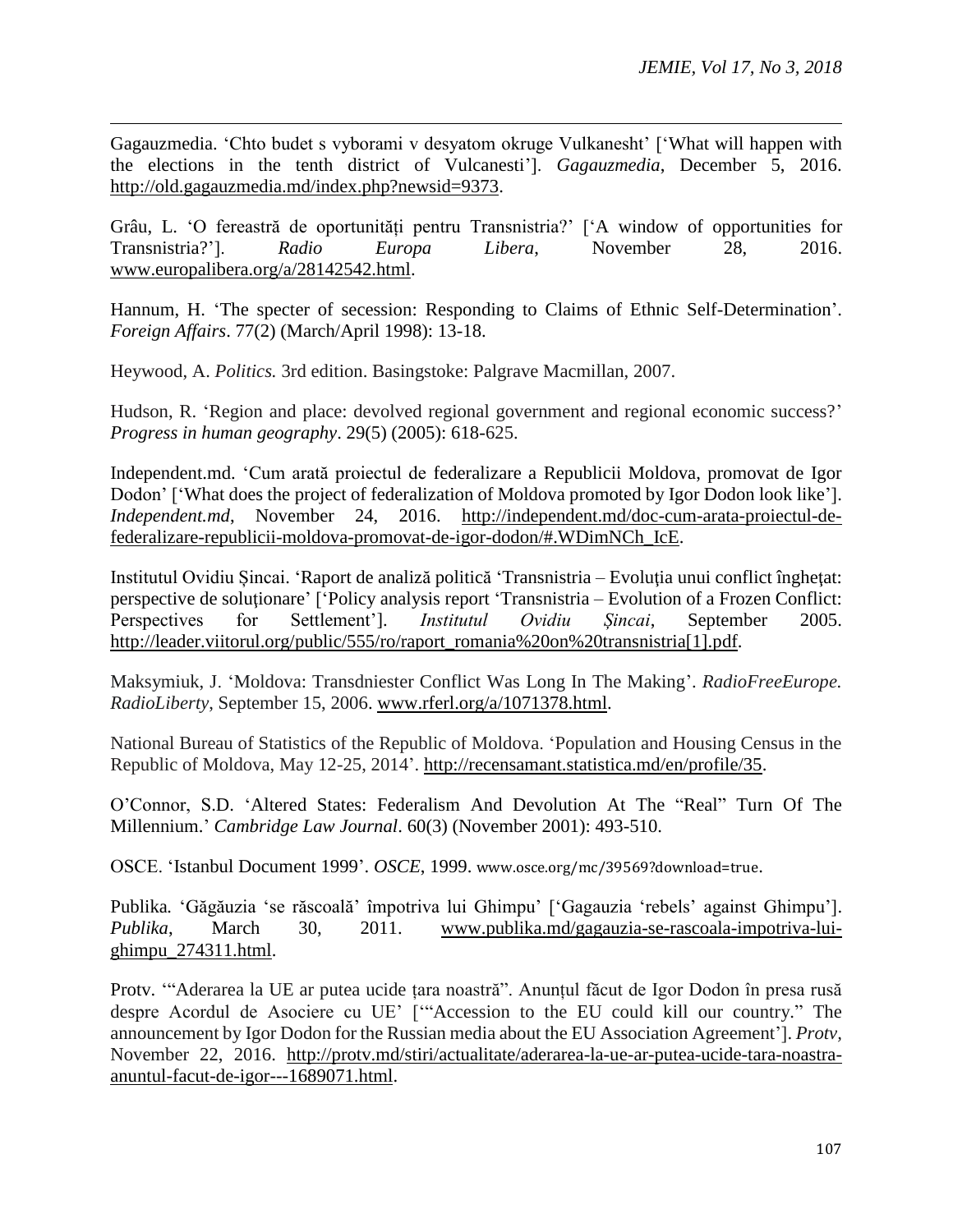\_\_\_\_\_. 'Ana Guțu: Le-am dat găgăuzilor autonomie TERITORIALĂ, dar nu și CULTURALĂ' ['Ana Guțu: We gave the Gagauz a TERRITORIAL autonomy but why not CULTURAL']. *Protv,* August 1, 2011. http://inprofunzime.protv.md/stiri/politic/ana-gutu-le-am-dat-gagauzilorautonomie-teritoriala-dar-nu-si.html.

 $\overline{a}$ 

Registrul de stat al actelor juridice al Republicii Moldova. 'Hotărîre Parlamentului nr. 406 din 21.03.1995 privind rezultatele referendumului local în problema includerii unor localităţi din sudul Republicii Moldova în component Găgăuziei (Gagaguz-Yeri) şi fixarea datei alegerilor în Adunarea Populară a Găgăuziei, a Guvernatorului Găgăuziei şi referendumului în problema stabilirii centrului administrativ al Găgăuziei' ['Decision of the Parliament no. 406 from March 21, 1995 on the results of the local referendum on the issue of inclusion of some localities in the South of the Republic of Moldova as parts of Gagauzia (Gagaguz-Yeri), and setting the date of election in the People's Assembly of Gagauzia, election of Governor of Gagauzia, and referendum on establishing of the administrative center of Gagauzia']. http://lex.justice.md/index.php?action=view&view=doc&lang=1&id=306970.

\_\_\_\_\_. 'Lege Nr. 173 din 22.07.2005 cu privire la prevederile de bază ale statutului juridic special al localităţilor din stînga Nistrului (Transnistria)' ['Law no. 173 from 22.07.2005 on basic provisions of the special legal status of localities from the left bank of the Dniestr (Transnistria)']. *Monitorul Oficial.* No. 101-103 (2005). http://lex.justice.md/viewdoc.php?action=view&view=doc&id=313004&lang=1.

\_\_\_\_\_. 'Lege nr. 344 din 23.12.1994 privind statutul juridic special al Găgăuziei (Gagauz-Yeri)' ['Law No. 344 from December 23, 1994 on the special legal status of Gagauzia (Gagauz-Yeri)']. *Monitorul Oficial,* No. 3-4 (1995). http://lex.justice.md/viewdoc.php?action=%20view&view=doc&id=311656&lang=1.

Rinna, T. 'Moldova, the EU and the Gagauz Issue'. *The New Eastern Europe*, February 14, 2014. http://neweasterneurope.eu/2014/02/14/moldova-the-eu-and-the-gagauzia-issue/.

Roach, S.C. 'A Constitutional Right to Secede? Basque Nationalism and the Spanish State'. *International Studies Perspectives*. 8(4) (2007): 446-460.

Robertson, D. *A Dictionary of Modern Politics*. 3rd edition. London: Europa Publications, 2002.

Roper, S.D. 'Regionalism in Moldova: The Case of Transnistria and Gagauzia.' *Regional & Federal Studies*. 11(3) (2001): 101-122.

'Russian Draft Memorandum on the basic principles of the state structure of a united state in Moldova (2003, the Kozak Memorandum)'. *Stefan Wolff*, November 17, 2003. www.stefanwolff.com/files/Kozak-Memorandum.pdf.

State Statistics Service of the Pridnestrovian Moldovan Republic. *Statistical Yearbook 2017*. Tiraspol: State Statistics Service of the Pridnestrovian Moldovan Republic, 2017. http://mer.gospmr.org/gosudarstvennaya-sluzhba-statistiki/informacziya/ezhegodnikgosudarstvennoj-sluzhby-statistiki/statisticheskij-ezhegodnik-2017.html.

108 Surdu, I. 'Găgăuzia ameninţă Chişinăul cu un nou referendum' ['Gagauzia threatens Chişinău with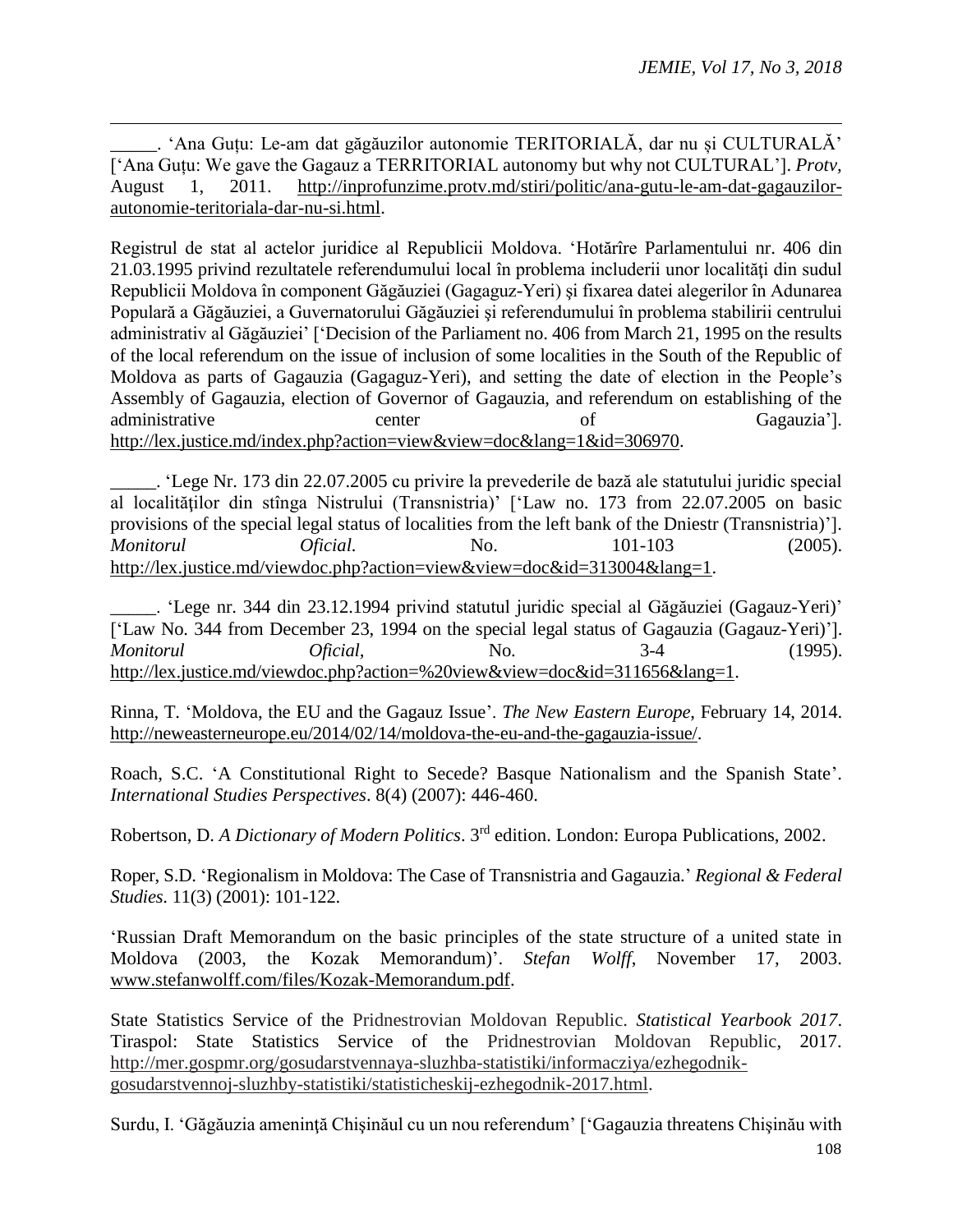a new referendum']. *Adevărul*, August 6, 2015. http://adevarul.ro/moldova/politica/gagauziaameninta-Chișinăul-nou-referendum-1\_55c2df62f5eaafab2c4b1a70/index.html.

 $\overline{a}$ 

\_\_\_\_\_. 'Statutul Găgăuziei, în vizorul deputaţilor de la Chişinău şi aleşilor locali de la Comrat' ['The status of Gagauzia in the focus of MPs from Chișinău and local elected officials from Comrat']. *Adevărul*, January 28, 2016. http://adevarul.ro/moldova/actualitate/statutul-gagauziei-vizoruldeputatilor-Chișinău-alesilor-locali-comrat-1\_56aa23315ab6550cb8351c06/index.html.

Unimedia. 'Victor Chirilă: Există riscul federalizării Republicii Moldova' [Victor Chirilă: There is a risk of federalization of Moldova]. *Unimedia*, November 21, 2016. http://unimedia.info/stiri/video-victor-chirila-exista-riscul-federalizarii-republicii-moldova-123634.html.

Ustimenko, I. 'Tsentrizbirkom PMR obnarodoval okonchatel'nye itogi referenduma' ['The CEC of PMR released to the public the final results of the referendum']. *Ol'via-Press*, September 25, 2006. www.olvia.idknet.com/ol225-09-06.htm.

Vasiliu, V. 'Patrioţii găgăuzi vor autonomie politică' ['The Gagauz Patriots want political autonomy']. *Adevărul*, February 5, 2016. http://adevarul.ro/moldova/actualitate/patriotiigagauzivor-autonomie-politica-1\_56b468445ab6550cb87924ce/index.html.

Wolff, S. 'The Distribution of Competences between Centre and Autonomy Issues and Options in the Functioning of the Gagauz Autonomy in Moldova'. *Stefan Wolff*, September 2007.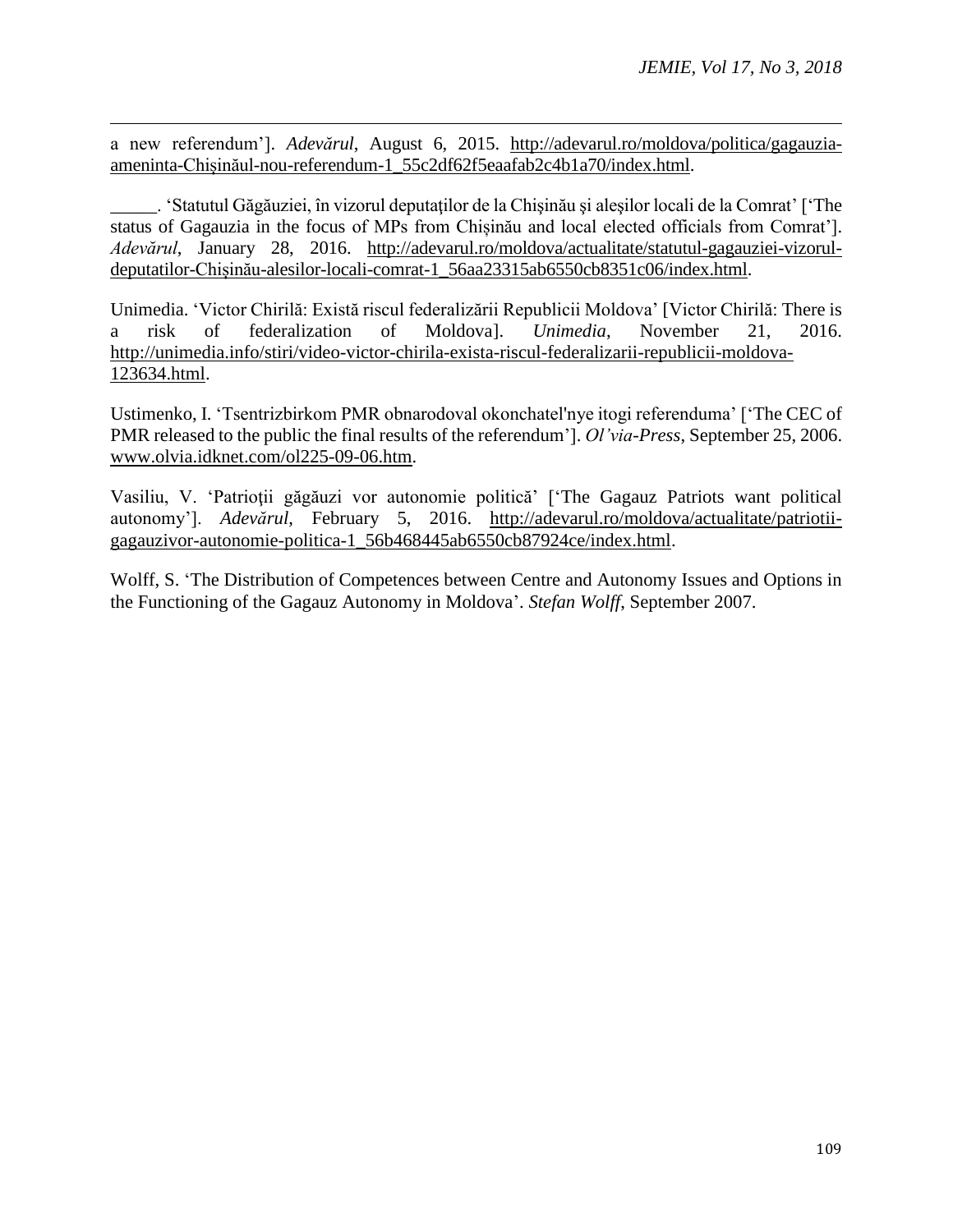*Appendix 1. Administrative map of the Republic of Moldova*

 $\overline{a}$